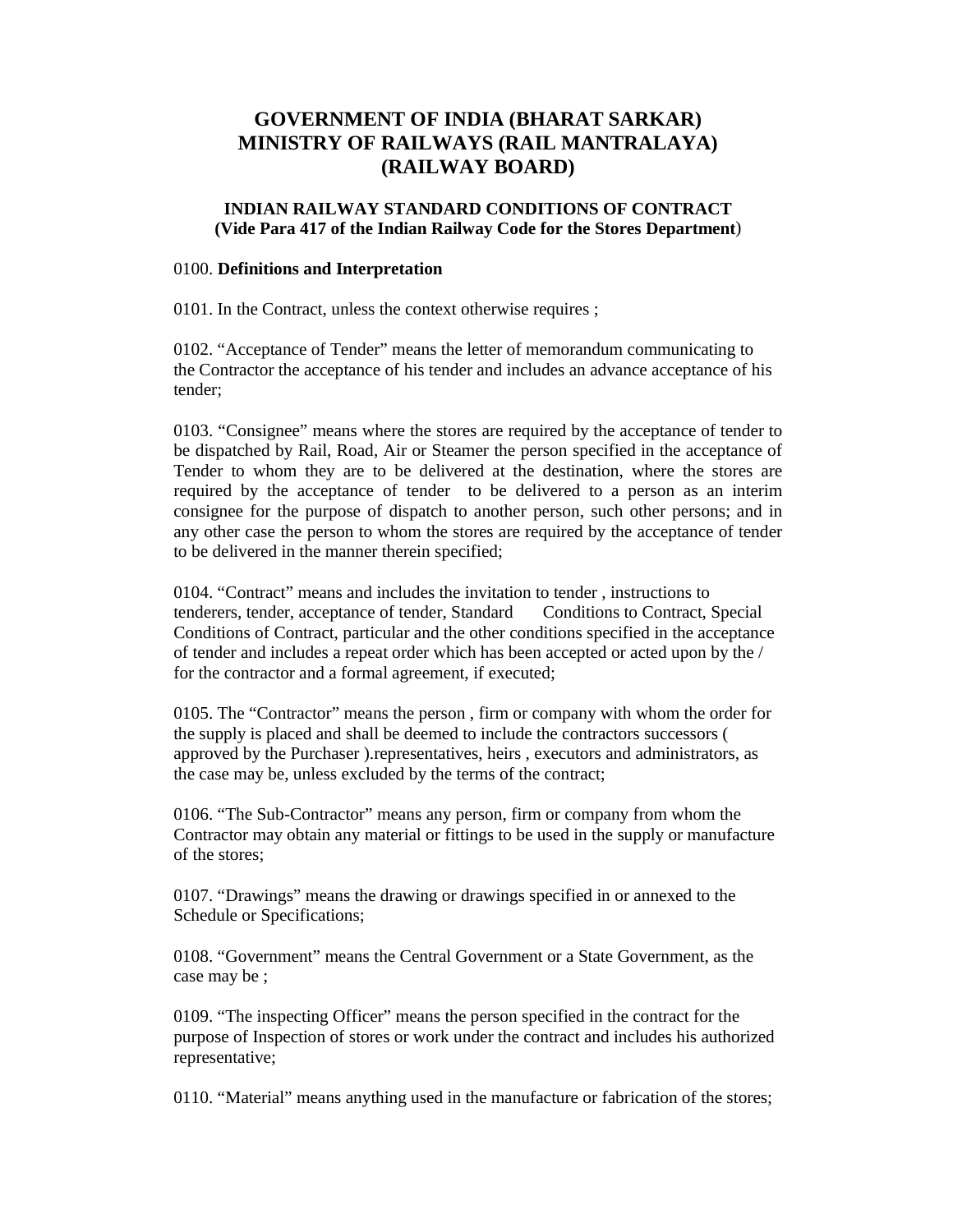- 0111. "Particulars" include
	- a) specifications;
	- b) drawing;
	- c) pattern bearing the seal and signature of the Inspecting Officer ( hereinafter called the sealed pattern) which shall include also a certified copy thereof sealed by the Purchaser for the guidance of the Inspecting Officer;
	- d) sample sealed by the Purchaser for guidance of the Inspecting Officer ( hereinafter called the certified sample) which shall include a certified copy thereof sealed by the Purchaser for the guidance of the Inspecting Officer;
	- e) trade pattern, that is to say, a pattern, stores conforming to which are obtainable in the open market and which denotes a standard of the Indian Standard Institute or other standardizing authority or a general standard of the industry;
	- f) "Proprietary mark" of "brand" means the mark or brand of a product which is owned by an industrial firm;
	- g) any other details governing the construction, manufacture or supply of stores as may be prescribed by the contract;

0112. "Purchase Officer" means the officer signing the acceptance of tender and includes any officer who has authority to execute the relevant contract on behalf of the Purchaser;

0113"The Purchaser" means the President of India in the case of stores ordered for the Indian Government Railways and includes his successors and assignees;

0114."Signed" includes stamped, except in the case of an acceptance of tender or any amendment thereof;

0115. "Site" means the place specified in the contract at which any work is required to be executed by the contractor under the contract or any other place approved by the Purchaser for the purpose;

0116. "Stores" means the goods specified in the contract which the contractor has agreed to supply under the contract;

0117."Supply Order" means an order for supply of stores and includes an order for performance of service;

0118. "Test" means such test as is prescribed by the particulars or considered necessary by the Inspecting Officer whether performed or made by the Inspecting Officer or any agency acting under the direction of the Inspecting Officer;

0119. "Unit" and "Quantity" means the unit and quantity specified in the contract;

0120. "Writing" or "Written" includes matter either in hole or in part, in manuscript, type-written, lithographed, cyclostyled, photographed or printed under or over signature or seal, as the case may be;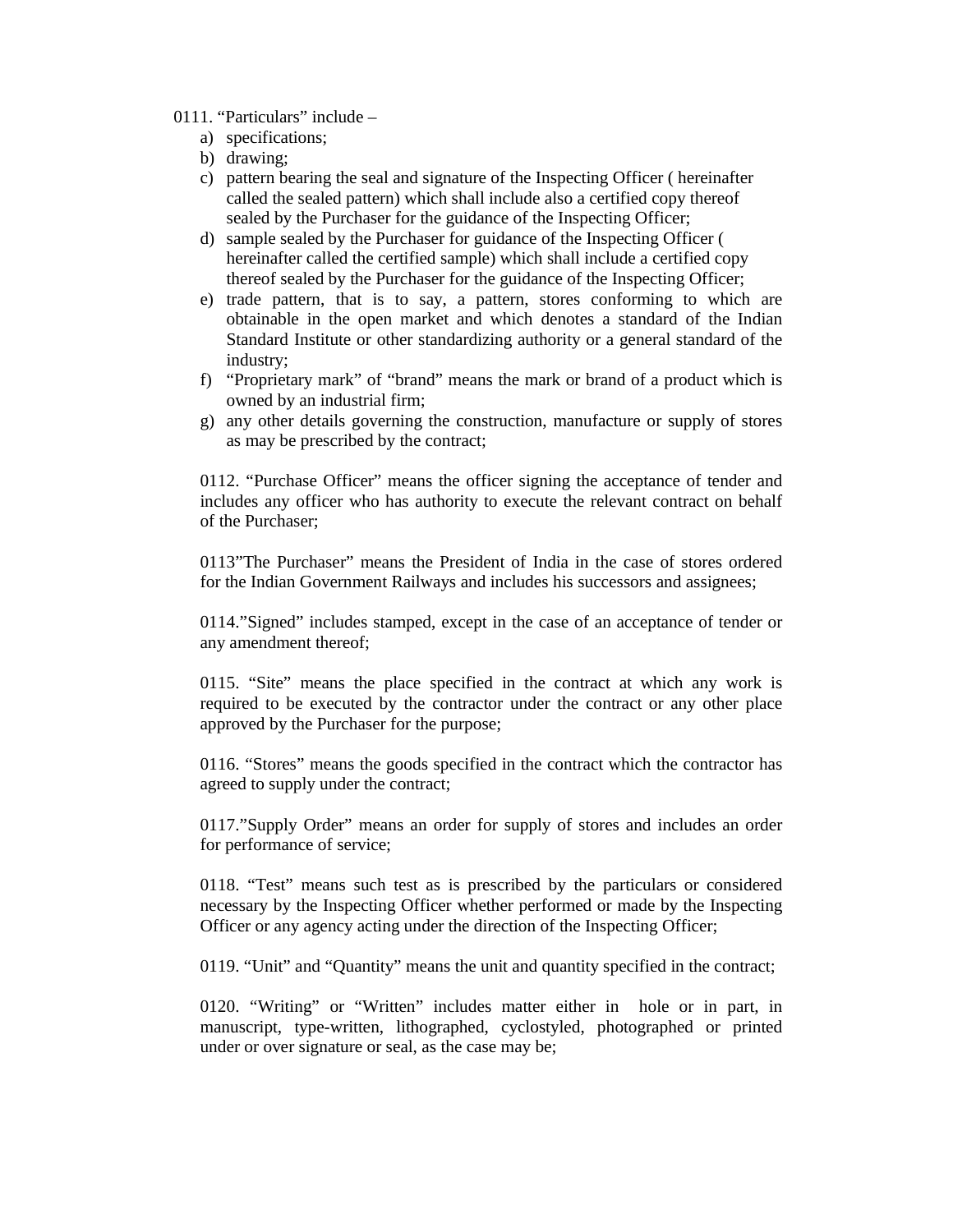0121. The delivery of the stores shall be deemed to take place on delivery of the stores in accordance with the terms of the contract, after approval by the Inspecting Officer if so provided in the contract, to  $-$ 

- a) the consignee at his premises; or
- b) where so provided the interim consignee at his premises; or
- c) a carrier or other person named in the contract for the purpose of transmission to the consignee, or
- d) The consignee at the destination station in case of contract stipulating for delivery of stores at destination station.

0122. Words in the singular include the plural and vice versa;

 0123. Words importing the masculine gender shall be taken to include the feminine gender and words importing persons shall include any company or association or body of individuals, whether incorporated or not;

0124. The heading of these conditions shall not affect the interpretation or construction thereof;

0125. Terms and expressions not herein defined shall have the meanings assigned to them in the Indian Sale of Goods Act, 1930 ( as amended), or the Indian Contract Act, 1872

( as amended) or the General Clauses Act,1897(as amended), as the case may be.

#### 0200. **Parties**

The parties to the contract are the Contractor and Purchaser , as defined in Clauses 0105 and 0113.

### 0201. **Authority of persons signing the Contract on behalf of the Contractor –**

A person signing the tender or any other document in respect of the Contract on behalf of the Contractor without disclosing his authority to do so shall be deemed to warrant that he has authority to bind the Contractor. If it is discovered at any time that the person so signing has no authority to do so, the Purchaser may, without prejudice to any other right or remedy of the Purchaser, cancel the contract and make or authorize the making of a purchase of the stores at the risk and cost of such person and hold such person liable to the Purchaser for all costs and damages arising from the cancellation of the contract including any loss which the Purchaser may sustain on account of such purchase. The provisions of Clause 0700 shall apply to every such purchase as far as applicable.

0202. Address of the Contractor and notices and communications on behalf of the Purchaser –

a) For all purposes of the contract, including arbitration thereunder, the address of the Contractor mentioned in the tender shall be the address to which all communications addressed to the Contractor shall be sent, unless the Contractor has notified change by a separate letter containing no other communication and sent by registered post acknowledgement due to the Purchaser. The Contractor shall be solely responsible for the consequence of an omission to notify a change of address in the manner aforesaid.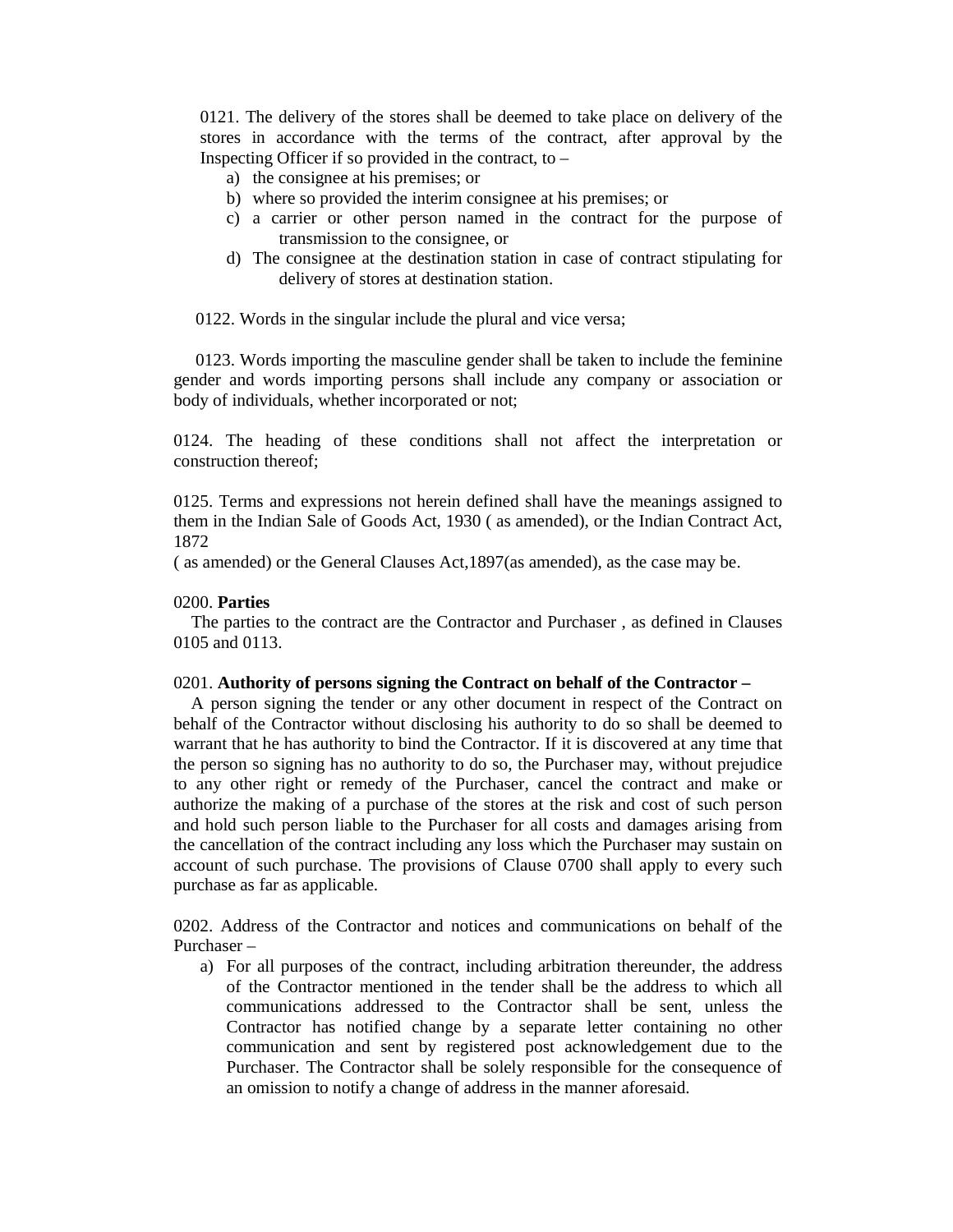- b) Any communication or notice on behalf of the Purchaser in relation to the contract may be issued to the Contractor by the Purchase Officer and all such communications and notices may be served on the Contractor either by registered posts or under certificate of posting or by ordinary post or by hand delivery at the option of such officer.
- 0300. Quotations of rates by Contractors
	- a) The price quoted by the Contractor shall not be higher than the controlled price fixed by law for the stores or where there is no controlled price, it shall not exceed the prices or contravene the norms for fixation of prices laid down by Government or where no such prices or norms have been fixed by the Government, it shall not exceed the price appearing in any agreement relating to price regulation by any industry in consultation with the Government . In any case, save for special reasons stated in the tender, the price quoted shall not be higher than the lowest price charged by the Contractor for stores of the same nature, class or description to a private purchaser, domestic or foreign as well as Purchaser Governments.
	- b) If the price quoted is higher than the controlled price or where there is no controlled price, the price usually charged by the Contractor from a private Purchaser, domestic or foreign , as well as Purchaser Government for the stores of the same nature, class or description the Contractor will specifically mention this fact in his tender giving reasons for quoting higher price(s). If he fails to do so or makes any mis-statement , it shall be lawful for the Purchaser, (i) to revise the price at any stage so as to bring it in conformity with the Sub clause(a) above or (ii) to terminate the contract and forfeit the Security Deposit.

#### 0400. **Contract**

0401. This contract is for the supply of the stores of the description, specifications and drawings, and in the quantities set forth in the contract on the date or dates specified therein. Unless otherwise specified, the stores shall be entirely brand new and of the best quality and workmanship to the satisfaction of the Inspecting Officer. The stores shall further be in all respects acceptable to the Inspecting Officer.

0402. Any variation or amendment of the contract shall not be binding on the Purchaser and until the same is duly endorsed on the contract incorporated in a formal instrument or exchange of letters and signed by the parties.

#### 0500.**Security Deposit**

0501. Unless otherwise agreed between the Purchaser and the Contractor, the Contractor within 14 days after written notices of acceptance of the tender has been posted to the Contractor deposit with the railway concerned ( in cash or the equivalent in Government Securities or apply with Banker's Guarantee Bond) a sum equal to 5 per cent of the total value of the stores detailed in contract for which the tender has been accepted , subject to a maximum of Rs. 1,00,000 as a security for the due fulfillment of the contract.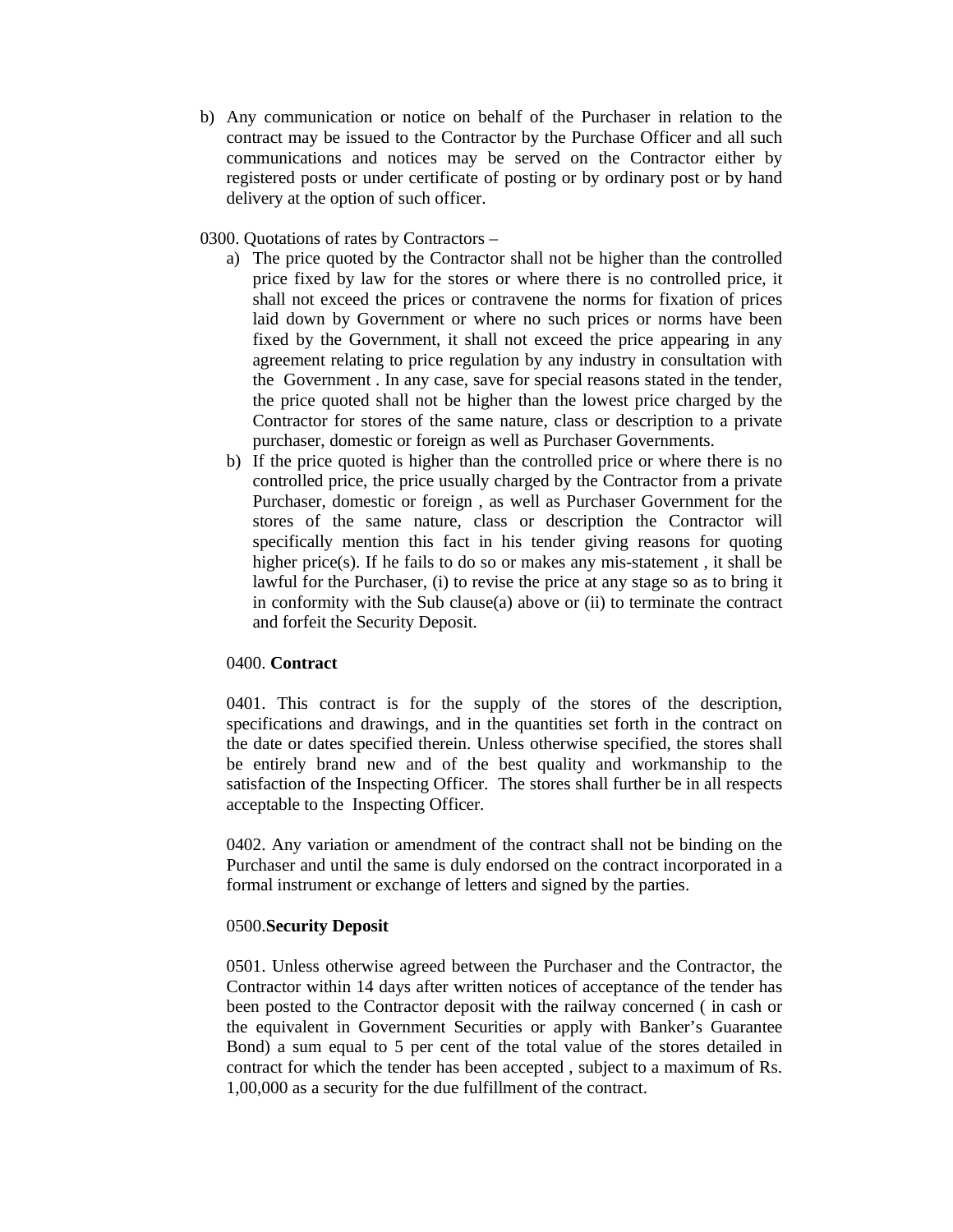0502. If the Contractor, having been called upon by the Purchaser to furnish security fails to make and to maintain a security deposit within the specified period, it shall be lawful for the Purchaser –

- a) to recover from the Contractor the amount of such security deposit by deducting the amount from the pending bills of the Contractor under the contract or any other contract with the Purchaser or the Government or any person contracting through the Purchaser or otherwise howsoever, or
- b) to cancel the contract or any part thereof and to purchase or authorize the purchaser of the stores at the risk and cost of the Contractor and in that event the provisions of Clause 0702 shall apply as far as applicable.

0503. No claims shall lie against the Purchaser in respect of interest on cash deposits or Government Securities or depreciations thereof.

0504. The Purchaser shall be entitled and it shall be lawful on his part to forfeit

the

said security deposit in whole or in part in the event of any default, failure or neglect on the part of the Contractor in the fulfillment or performance in the respect of the contract under reference or any other contract with the purchaser

or

### any part

to the satisfaction of the Purchaser and the Purchaser shall also be entitled to deduct from the said deposit any loss or damage which the Purchaser may suffer or be put by reason of or due to any act or other default, recoverable by the Purchaser from the Contractor in respect of the contract under reference or any other contract and in either of the events aforesaid to call upon the contractor to maintain the said security deposit at its original limit by making further deposits, provided further that the Purchaser shall be entitled to recover any such claim from any sum then due or which at any time thereafter may become due to the Contractor under this or any other contract with the Purchaser.

#### 0600. **Delivery**

0601. The Contractor shall as may be required by the Purchaser either deliver free or f.o.r. /c.i.f. at the place/ places detailed in the contract, the quantities of the stores detailed therein and the stores shall be delivered or dispatched not later than the dates specified in the contract. The delivery, will not be deemed to be complete, until and unless the stores are inspected and accepted by the inspecting Officer as provided in the Contract.

0602. The Purchaser shall not be liable to render assistance to the Contractor in securing or to arrange for or provide transport to the Contractor unless it is so specifically stated in the contract, notwithstanding that transport of the stores, is controlled by or under the orders of the Government.

0603. Notwithstanding any inspection and approval by the Inspecting Officer on the Contractor's premises, property in the stores shall not pass on to the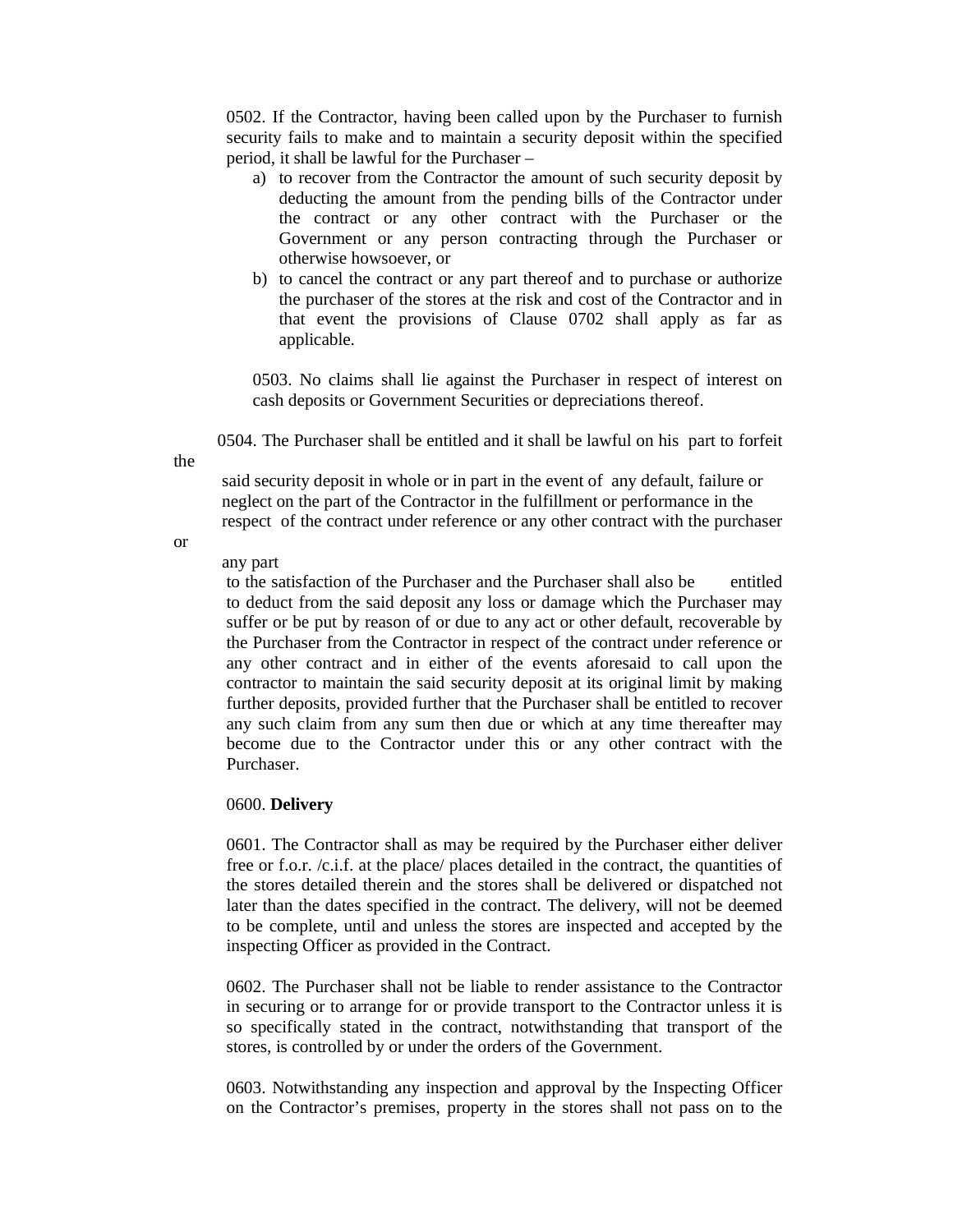Purchaser until the stores have been received inspected and accepted by the consignee.

0604.No stores shall be deliverable to the consignee's depots on Sundays and public holidays without the written permission of the consignee.

#### 0700. **Time for and Date of Delivery ; the Essence of the Contract**

The time for and the date specified in the contract or as extended for the delivery of the stores shall be deemed to be of the essence of the contract and delivery must be complete & not later than the date (s) so specified or extended.

0701. **Progressing of Deliveries** – The Contractor shall allow reasonable facilities and free access to his works and records to the Inspecting Officer, Progress Officer or such other Officer as may be nominated by the Purchaser for the purpose of ascertaining the progress of the deliveries under the contract.

0702. **Failure and Termination.** If the Contractor fails to deliver the stores or any installment thereof within the period fixed for such delivery in the contract or as extended or at any time repudiates the contract before the expiry of such period the Purchaser may without prejudice to his other rights-

- a) recover from the Contractor as agreed liquidated damages and not by way of penalty a sum equivalent to 2 percent of the price of any stores ( including elements of taxes, duties, freight, etc.) which the Contractor has failed to deliver within the period fixed for delivery in the contract or as extended for each month or part of a month during which the delivery of such stores may be in arrears where delivery thereof is accepted after expiry of the aforesaid period, or
- b) cancel the contract or a portion thereof and if so desired purchase or authorize the purchase of the stores not so delivered or others of a similar description ( where stores exactly complying with particulars are not in the opinion of the Purchaser, which shall be final, readily procurable ) at the risk and cost of the Contractor. It shall, however, be in the discretion of the purchaser to collect or not the security deposit from the firm/ firms on whom the contract is placed at the risk and expense of the defaulted firm.

Where action is taken under Sub-clause (b) above , the Contractor shall be liable for any loss which the Purchaser may sustain on that account provided the purchase, or, if there is an agreement to purchase, such agreement is made, in case of failure to deliver the stores within the period fixed for such delivery in the contract or as extended within six months from the date of such failure and in case of repudiation of the contract before the expiry of the aforesaid period of delivery, within six months from the date of cancellation of the contract. The Contractor shall not be entitled to any gain on such purchase and the manner and method of such purchase shall be in the entire discretion of the Purchaser. It shall not be necessary for the Purchaser to serve a notice of such purchase on the Contractor.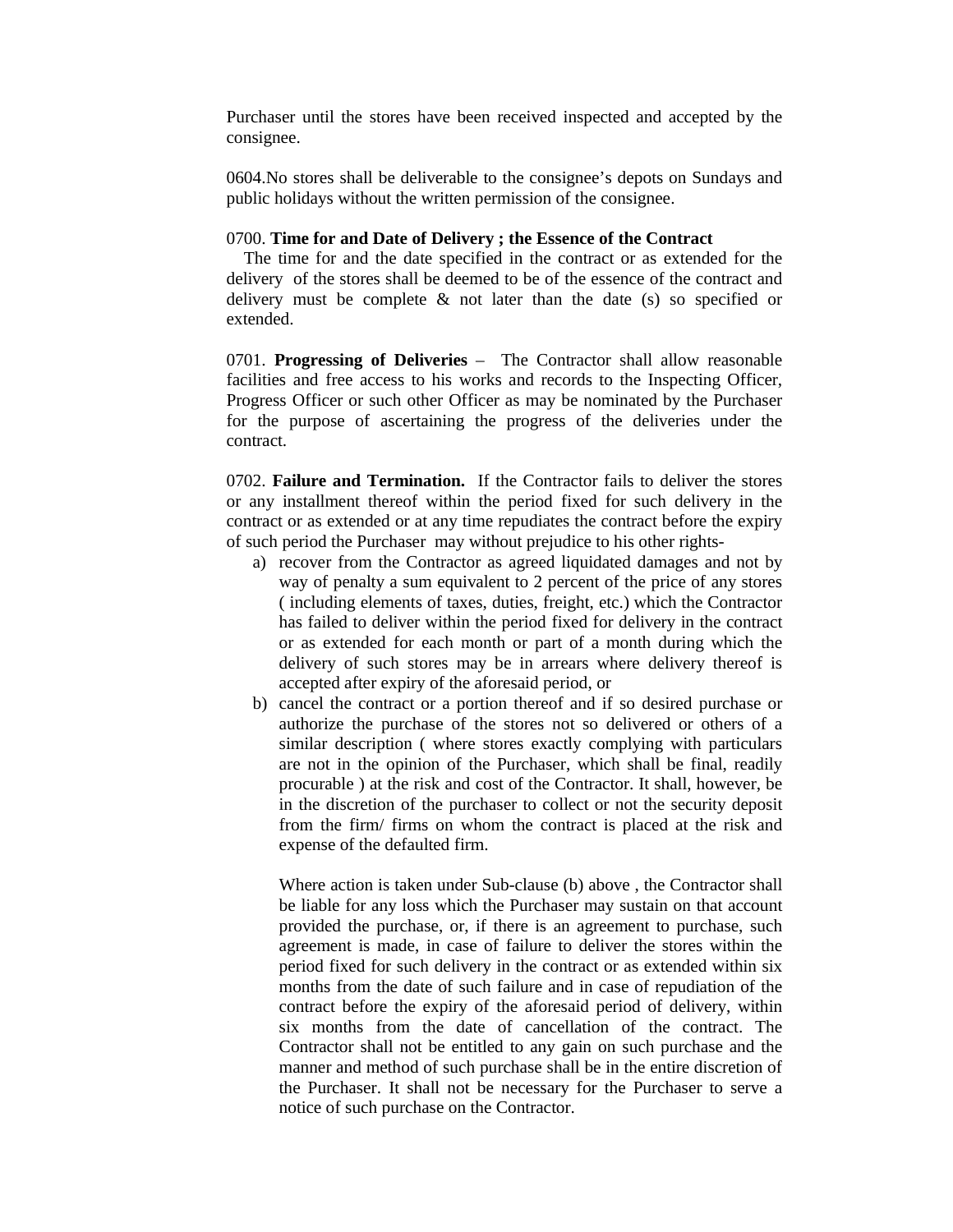Note :- In respect of stores which are not easily available in the market and where procurement difficulties are experienced, the period for making risk purchase shall be nine months instead of six months provided above.

0703. **Consequences of Rejection-** If on the stores being rejected by the Inspecting officer or Interim Consignee or Consignee at the destination, the Contractor fails to make satisfactory supplies within the stipulated period of delivery, the Purchaser shall be at liberty to  $-$ 

- i. require the contractor to replace the rejected stores forthwith but in any event not later than a period of 21 days from the date of rejection and the Contractor shall bear all cost of such replacement including freight, if any, on such replacing and replaced stores but without being entitled to any extra payment on that or any other account, or
- ii. purchase or authorize the purchase of quantity of the stores rejected or others of a similar description ( when stores exactly complying with particulars are not in the opinion of the Purchaser, which shall be final, readily available ) without notice to the Contractor at his risk and cost and without affecting the Contractor's liability as regards the supply of any further installment due under the contract, or
- iii. cancel the contract and purchase or authorize the purchase of the stores or others of a similar description ( when stores exactly complying with particulars are not, in the opinion of the Purchaser, which shall be final, readily available ) at the risk and cost of the Contractor. In the event of action being taken under Sub- clause (ii) above or under this Sub-clause , the provision of Clause 0702 above will apply as far as applicable.
- iv. where under the contract the price payable is fixed f.o.r. dispatching station, the Contractor shall, if the stores are rejected at destination by the consignee , be liable, in addition to his other liabilities, including refund of price recoverable in respect of the stores so rejected, to reimburse to the Purchaser the freight and all other expenses incurred by the Purchaser in this regard.

0800. **Extension of Time for Delivery** - If such failure as aforesaid shall have arisen from any cause which the Purchaser may admit as reasonable ground for extension of time, the Purchaser shall allow such additional time as he considers to be justified by the circumstance of the case, and shall forego the whole or such part, as he may consider reasonable, of his claim for such loss or damage as aforesaid. Any failure or delay on the part of sub-contractor , through their employment may have been sanctioned under Condition 1500 hereof, shall not be admitted as a reasonable ground for any extension of time or for exempting the Contractor from liability for any such loss or damage as aforesaid.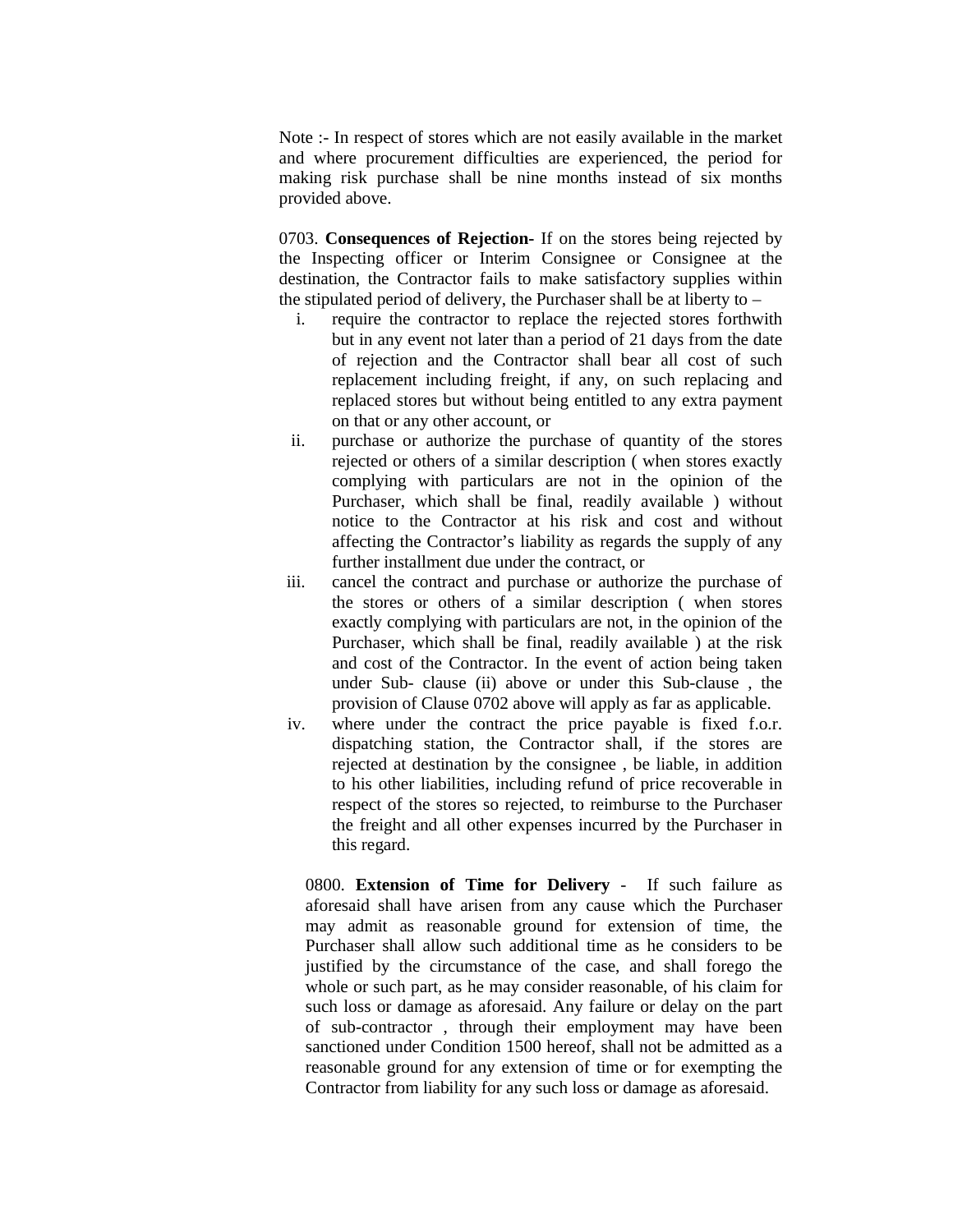0900. **Examination of Drawing, Specifications and Patterns –** When tenders are called for in accordance with a drawing, specification or sealed pattern the Contractor's tenders to supply in accordance with such drawing, specifications or sealed pattern shall, be deemed to be an admission on his part that he has fully acquainted himself with the details thereof and , in no circumstances, will any claim on his part which may arise on account of his insufficient examination of the said drawing, specification or sealed pattern be considered.

#### 1000. **Mistakes in Drawings** .

The Contractor shall be responsible for and shall pay for any alteration for the works due to any discrepancies, errors or omissions in the drawings or other particulars supplied by him whether such drawings or particulars have been approved by the Purchaser or not provided that such discrepancies, errors or omissions be not due to inaccurate information or particulars furnished to the Contractor on behalf of the Purchaser. If any dimension figure upon a drawing or plan differ from those obtained by scaling the drawing or plan, the dimensions as figured upon the drawing or plan shall be taken as correct.

### 1100. **Samples.**

1101. **Advance Sample** - Where an advance sample is required to be approved under the terms of the Contract, the Contractor shall submit the sample free of cost to the Inspecting Officer within the time specified in the acceptance of tender. If the Contractor is unable to do so, he must apply immediately to the Office issuing the acceptance of tender for extension of time stating the reasons for the delay. If the Purchaser if satisfied that a reasonable ground for an extension of time exists, he may allow such additional time as he considers to be justified ( and his decision shall be final) with or without alteration in

the delivery period, stipulated in the acceptance of tender and on such conditions as he deems fit. In the event of the failure of the Contractor to deliver the advance sample by the date specified in the acceptance of tender or any other date to which the time may be extended as aforesaid by the Purchaser or of the rejection of the sample , the Purchaser shall be entitled to cancel the contract and, if so desired, purchase or authorize the purchase of the stores at the risk and cost of the Contractor, in which case the provisions of Clause 0700 shall apply as far as applicable.

1102. Unless otherwise provided in the contract, all samples required for test shall be supplied by the Contractor free of cost. Where sample which is supplied free, is rejected after examination and test, the same or whatever remains of the sample, after examination and test will be returned to the Contractor at his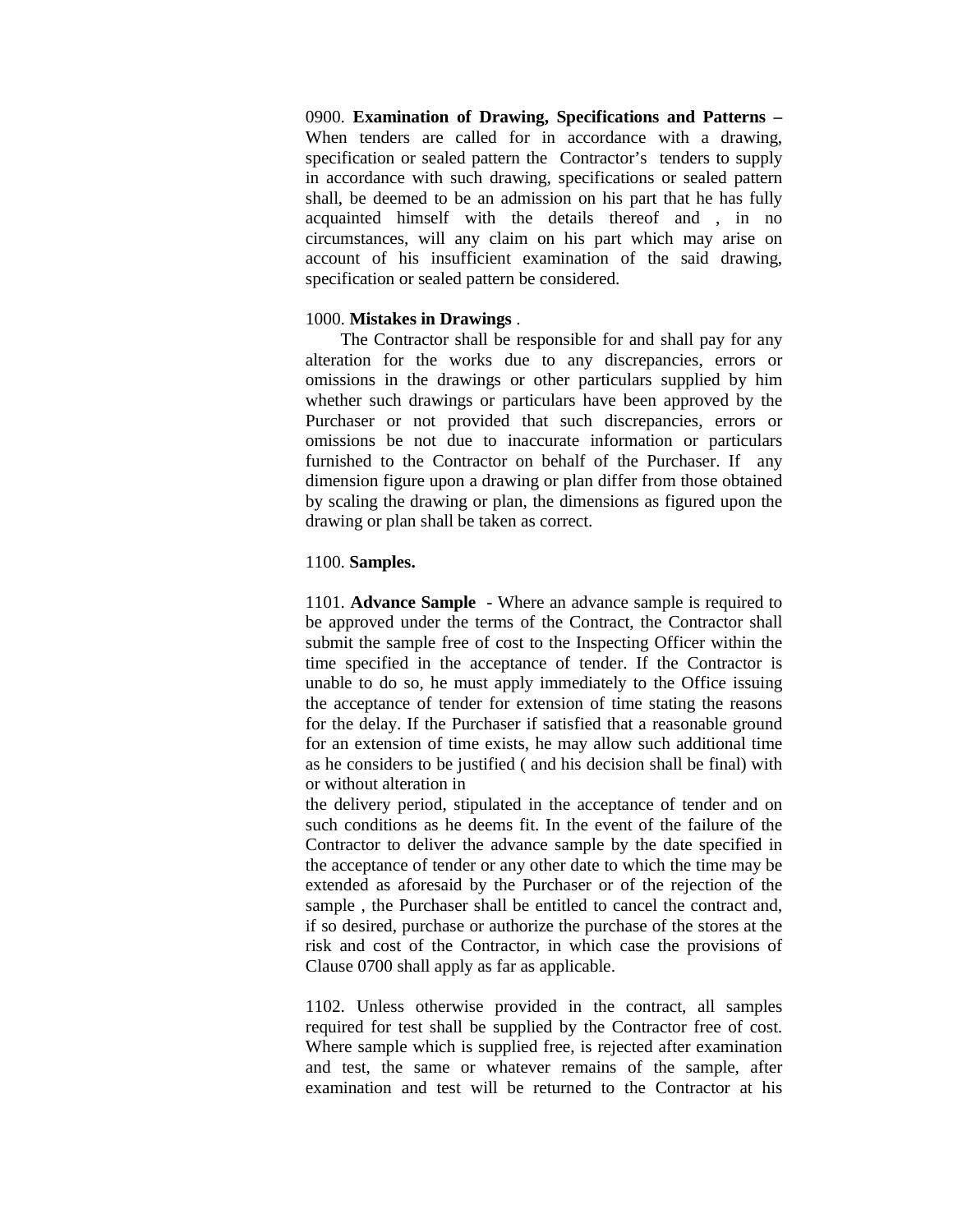request and cost within three months of the date of such rejection at public tariff rate at Owner's risk..

1103 **Marking** – Samples submitted shall be clearly labeled with the Contractor's name and address and the acceptance of tender number.

1104. If the Contractor submits a sample whether with , before or after the tender, the same shall not govern the standard of supply except when it has been so specifically stated in the acceptance of tender.

1105. Where under the Contract , the Contractor is required to submit an advance sample, any expenses incurred by the Contractor on or in connection with the production of stores in bulk, before the sample has been approved unconditionally, shall be borne by the Contractor and he shall not claim any compensation in the event of such sample being found unacceptable by the Inspecting Officer.

1106. The rejection of the sample by the Inspecting Authority or Inspecting Officer shall be final and binding on the Contractor.

1107. Where the contract does not require any advance sample to be approved, the Contractor may before proceeding with bulk manufacture or delivery of the stores, if he so desires, submit to the Inspecting Officer for inspection a sample of the stores in which case a quantity not less than one. per cent of the total quantity to be supplied unless otherwise authorized by the Inspecting Officer shall be submitted . The Contractor shall not, however, be entitled to be shown any consideration or give any extension of time or claim to be exonerated from completing the delivery within the stipulated period only on the ground of delay in the approval of any such sample.

1108. If, under the contract, supplies are governed by a sealed pattern the Contractor shall be bound to examine such pattern before preparing a sample or manufacturing the stores in bulk as the case may be.

1109. **Loan of Sample –** If a certified sample is lent to the Contractor, it will bear a label containing inter alia variations known to the Inspecting Officer between the said sample and the stores desired. If the Contractor finds any further variation between the certified sample and the particulars of specifications mentioned in the contract he shall at once refer the matter to the Inspecting Officer and the Contractors shall also give intimation of such discrepancy to the Purchase Officer. The Contractor shall follow the instructions of the Inspecting Officer as to what sample of particulars should guide the production of stores and the decision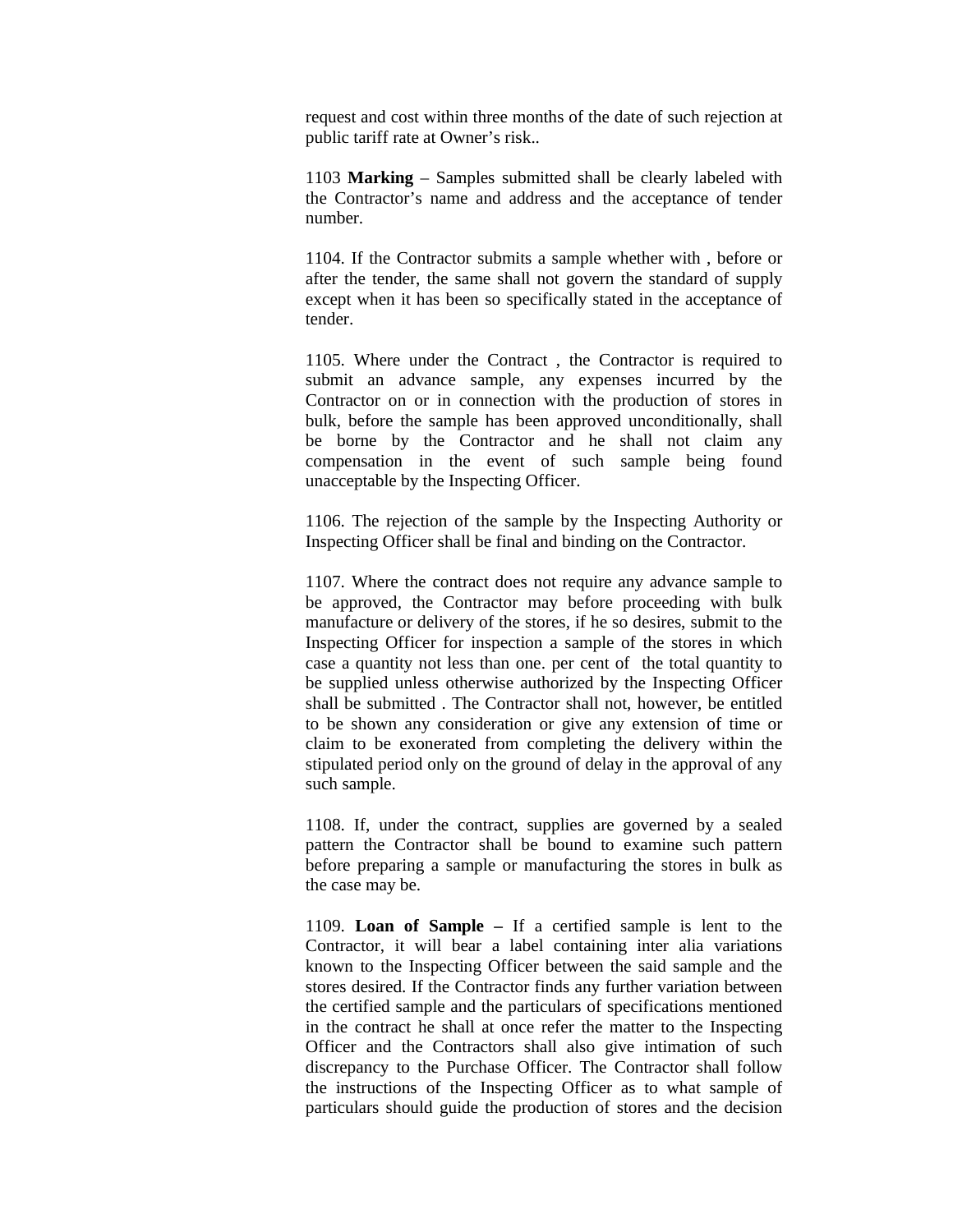of the Inspecting Officer in the matter shall be final and binding on the Contractor.

1110. The Contractor shall not detach the said label from the certified sample and if for any reasons the said label gets detached the Contractor shall at once return the certified sample to the Inspecting Officer for attaching a fresh label.

# 1200. **Risk of Loss or Damage to Government or Purchaser's Property.**

1201. All the property of the Government or Purchaser loaned whether with or without deposit on terms and conditions to be separately agreed upon in respect of each particular contract to the Contractor in connection with the contract shall remain the property of the Government or the Purchaser, as the case may be. The Contractor shall use such property for the purpose of the execution of the contract and for no other purpose whatsoever.

1202. All such property shall be deemed to be in good condition when received by the Contractor unless he shall have within twenty-four hours of the receipt thereof notified the Purchase Officer to the contrary. If the Contractor fails to notify any defect in the condition or quality of such property he shall deemed to have lost the right to do so at any subsequent stage.

1203. The Contractor shall return all such property and shall be responsible for the full value thereof to be assessed by the Purchaser whose decision shall be final and binding on the Contractor . The Contractor shall be liable for loss or damage to such property from whatever cause happening while such property is in the possession of or under the control of the Contractor, his servants workmen or agents.

1204. Where such property is insured by the Contractor against loss or fire at the request of the Government or Purchaser such insurance shall be deemed to be effected by way of additional Precaution and shall not prejudice the liability of the Contractor as aforesaid.

# 1300. **Inspection by Inspecting Officer.**

1301.

a) When inspection during manufacture or before delivery or dispatch is required, notice in writing shall be sent by the Contractor to the Inspecting Officer when the stores or material to be supplied are ready for inspection and test, and no stores shall be delivered or dispatched until the Inspecting Officer has certified in writing that such stores have been inspected and approved by him.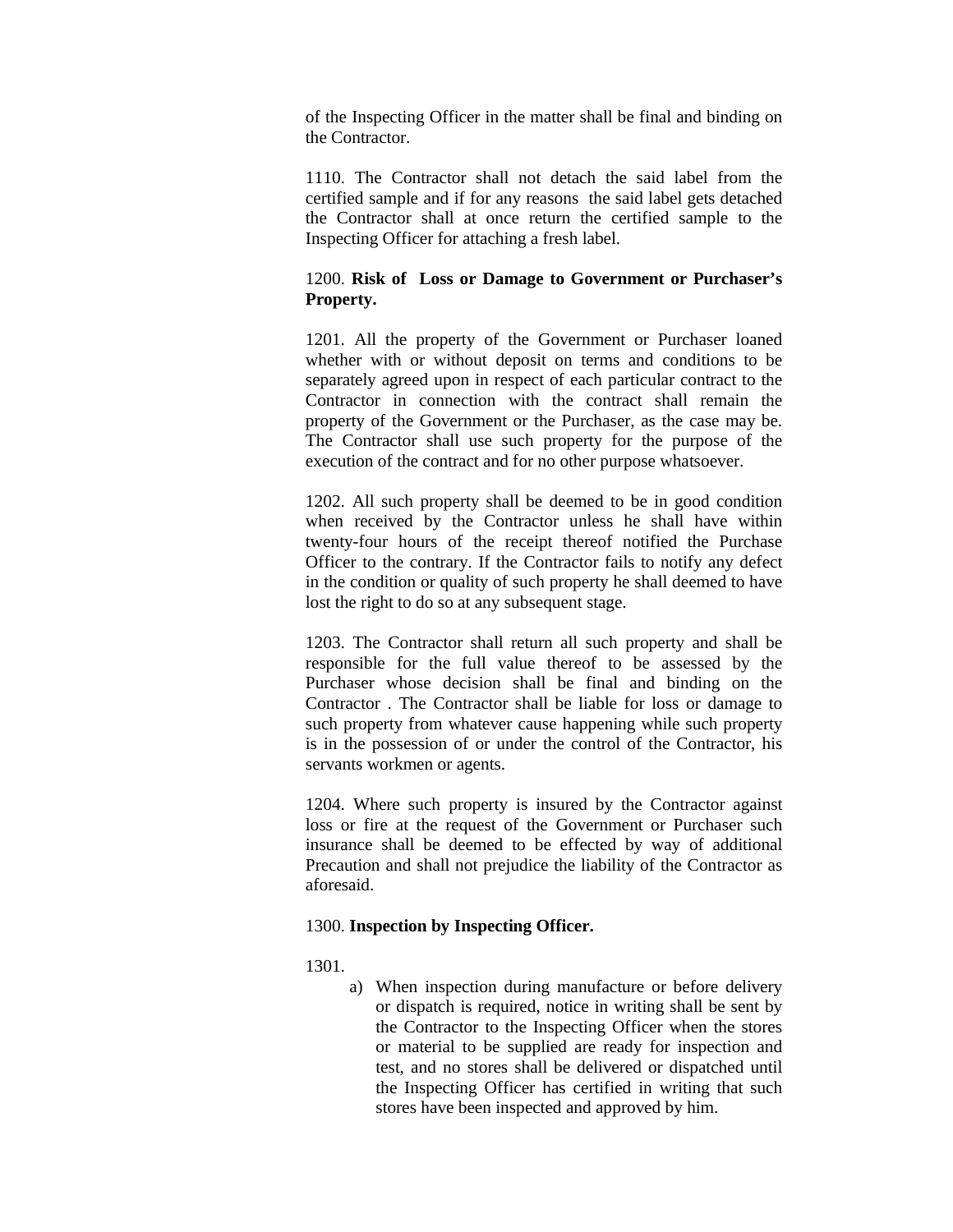b) In cases where the Inspecting Authority specified in the contract requires on behalf of the Purchaser that inspection of the raw materials to be used and / or stage inspection during the manufacturing process of the component / stores , etc, is also to be done, notice in writing be shall sent by the Contractor to the Inspecting Officer to visit his premises. works to test the raw materials and/or conduct necessary inspection during the manufacturing process of the component /stores, etc. as deemed essential.

1302. **Marking of Stores** – The Contractor shall, if so required, at his own expense , mark all the approved stores with a recognized Government or Purchaser's mark . The stores which con not be so marked shall, if so , required by the Inspecting Officer, be packed at his own expense in suitable packages or cases, each of which shall be sealed and marked with such mark.

The Inspecting Officer shall also have power to mark the rejected stores with a rejection mark so that they may be easily identified, if resubmitted for inspection.

1303. **Facilities for Test and Examination –**The Contractor shall, at his own expense afford to the Inspecting Officer all reasonable facilities and such accommodation as may be necessary for satisfying himself, that the stores are being and/or have manufactured in accordance with the particulars. The Inspecting Officer shall have full and free access at any time during the execution of the contract to the contractor's work for the purpose aforesaid, and he may require the Contractor to make arrangements for inspection of the stores or any part thereof or any material at his premises or at any other place specified by the Inspecting Officer and if the Contractor has been permitted to employ the services of a sub-contractor , he shall in his contract with the subcontractor, reserve to the Inspecting Officer a similar right.

1304. **Cost of Test –**The Contractor shall provide, without any extra charge, all materials, tools, labour and assistance of every kind which the Inspecting Officer may demand of him for any test and examination, other than special or independent test, which he shall require to be made on the Contractor's premises and the Contractor shall bear and pay all costs attendant thereon. If the Contractor fails to comply with the conditions aforesaid, the Inspecting Officer shall, in his sole judgment, be entitled to remove for test and examination all or any of the stores manufactured by the Contractor to any premises other than his (Contractor's) and in all such cases the Contractor shall bear the cost of transport and/or carrying out such tests elsewhere. A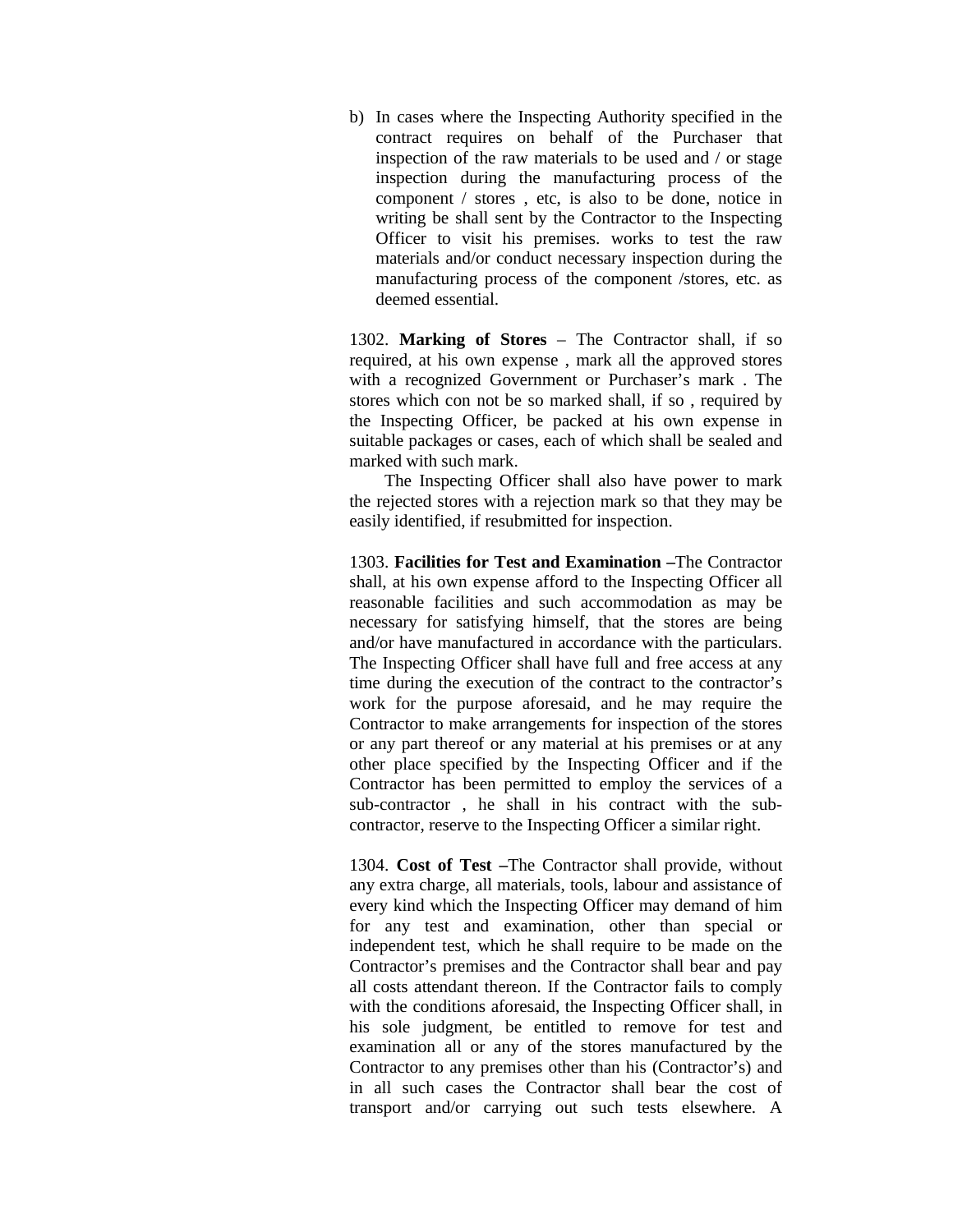certificate in writing of the Inspecting Officer , that the Contractor has failed to provide the facilities and the means, for test examination shall be final.

1305. **Delivery of Stores for test –** The Contractor shall also provide and deliver for test, free of charge, at such place other than his premises as the Inspecting Officer may specify, such material or stores he may require.

**1306. Liability for Costs of Special or Independent Test** - In the event of rejection of stores or any part thereof by the Inspecting Officer in the consequence of the sample thereof which is removed to the laboratory or other places of test, being found on test, to be not in conformity with the Contractor, in the event of the failure of the Contractor for any reason to deliver the stores passed on test within the stipulated period, the Contractor shall , on demand pay, to the Purchaser all costs incurred in the inspection and / or test. Cost of test shall be assessed at the rate charged by the laboratory to private persons for similar work.

1307. **Method of Testing -** The Inspecting Officer shall have the right to put all the stores or materials forming part of the same or any part thereof to such tests as he may think fit and proper. The Contractor shall not be entitled to object on any ground whatsoever to the method of testing adopted by the Inspecting Officer.

1308. **Stores Expended in Test** – Unless otherwise provided for in the contract if the test proves satisfactory and the stores or any installment thereof is accepted, the quantity of the stores or materials expended in the test will be deemed to have been taken delivery of by the Purchaser and be paid for as such.

1309. **Powers of Inspecting Officer** – The Inspecting Officer shall have the power –

- I. before any stores or part thereof are submitted for inspection to certify that they can not be in accordance with the contract owing to the adoption of any unsatisfactory method of manufacture.
- II. to reject any stores submitted as not being in accordance with the particulars.
- III. to reject the whole of the installment tendered for inspection, if after inspection of such portion thereof as he may in his discretion think fit, he is satisfied that the same is unsatisfactory.
- IV. the Inspecting Officer's decision as regards the rejection shall be final and binding on the Contractor.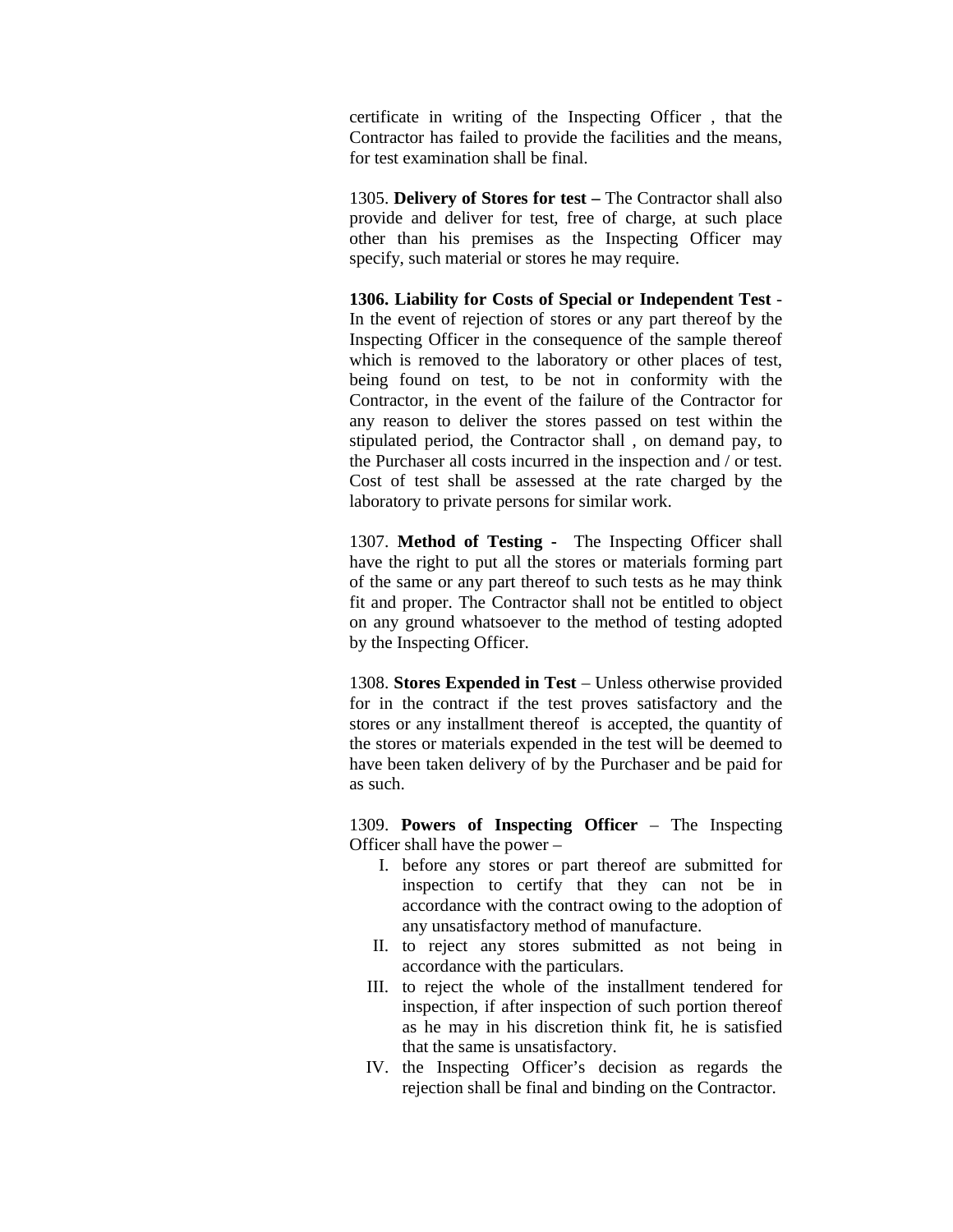1400. **Charges for Work Necessary for Completion of Contrac**t – The Contractor shall pay all charges for handling , stamping , painting, marking, protecting or preserving patent right, drawings, templates , models and gauges and for all such measures as the Purchaser or the Inspecting Officer may deem necessary for the proper completion of the contract, though special provision thereon may not be made in the specification of drawings.

# 1500. **Responsibility of Contractor for Executing the Contract**

1501. **Risk in the Stores** – The Contractor shall perform the contract in all respects in accordance with the terms and conditions thereof. The stores and every constituent part thereof, whether in the possession or control of the Contractor, his agents or servants or a carrier, or in the joint possession of the Contractor, his agents or servants and the Purchaser, his agents or servants shall remain in every respect at the risk of the Contractor, until their actual delivery to the consignee at the stipulated place or destination or ,where so provided in the acceptance of tender, until their delivery to a person specified in the contract as interim consignee for the purpose of dispatch to the consignee. The Contractor shall be responsible for all loss, destruction, damage or deterioration of or to the stores from any case whatsoever while the stores after approval by the Inspecting Officer are awaiting dispatch or delivery or are in the course of transit from the Contractor to the consignee or , as the case may be , interim consignee. The Contractor shall alone be entitled and responsible to make claims against a Railway Administration or other carrier in respect of non- delivery, short delivery, miss-delivery, loss, destruction, damage or deterioration of the goods entrusted to such carrier by the Contractor for transmission to the consignee or the interim consignee as the case may be.

1502.**Consignor's Right of Rejection** – Notwithstanding any approval which the Inspecting Officer may have given in respect of the stores or any materials or other particulars or the work or workmanship involved in the performance of the contract (whether with or without any test carried out by the Contractor or the Inspecting Officer or under the direction of the Inspecting Officer) and notwithstanding delivery of the stores where so provided to the interim consignee, it shall be lawful for the consignee, on behalf of the Purchaser , to reject the stores or any part, portion or consignment thereof within a reasonable time after actual delivery thereof to him at the place or destination specified in the contract if such stores or part, portion or consignment thereof is not in all respect in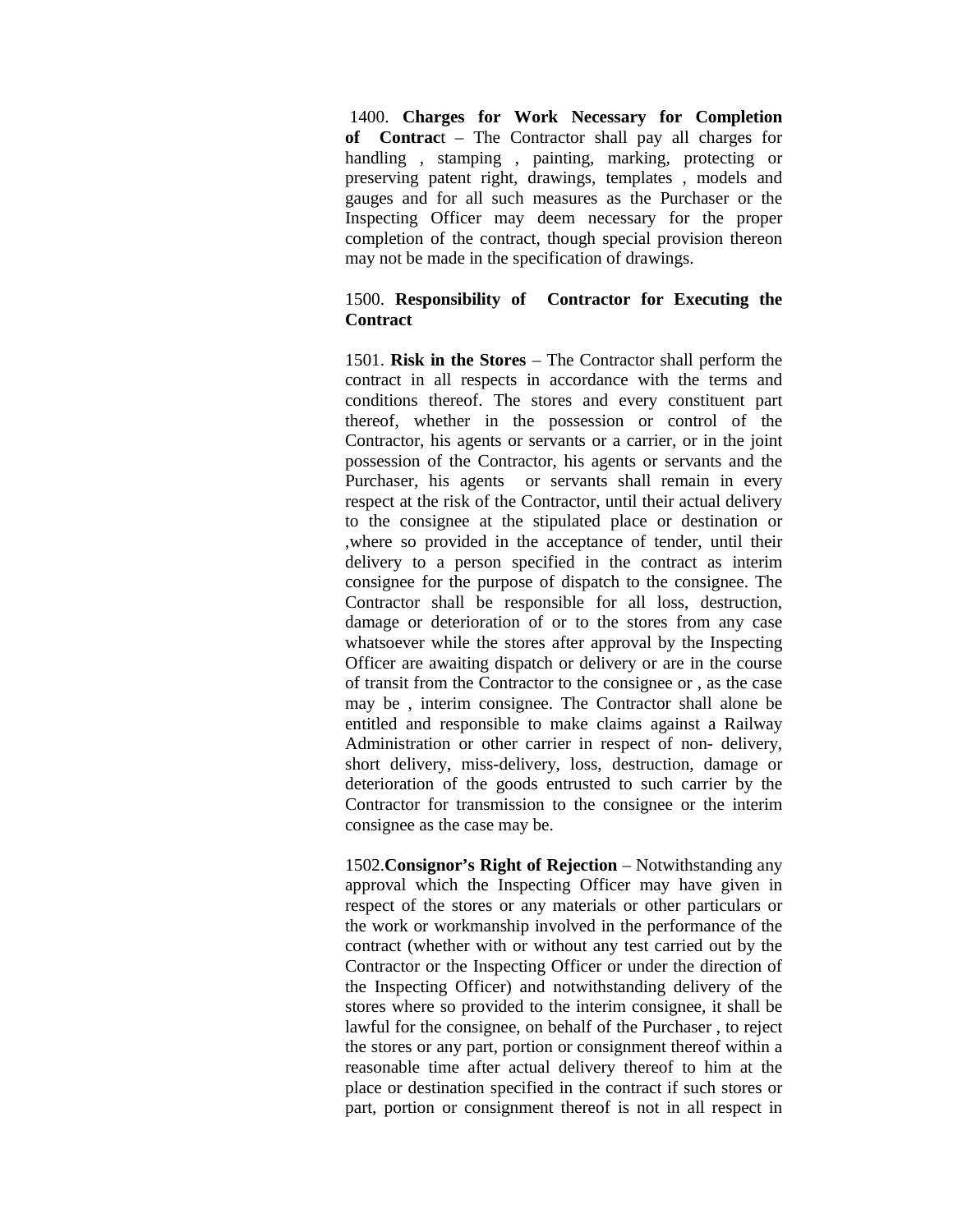conformity with the terms and conditions of the contract whether on account of any loss, deterioration or damage before dispatch or delivery or during transit or otherwise howsoever.

Note : In respect of materials pre – inspected at the firm's premises the consignee will issue rejection advice within 90 days from the date of receipt.

1503. Provided that where, under the terms of the contract the stores are required to be delivered to an interim consignee for the purpose of dispatch to the consignee , the stores shall be at the Purchaser's risk after their delivery to the interim consignee, but nevertheless it shall be lawful for the consignee on behalf of the Purchaser to reject the stores or any part, portion of consignment thereof upon their actual delivery to him at the destination if they are not in all respects in conformity with the terms and conditions of contract except where they have been damaged or have deteriorated in the course of transit or otherwise after their delivery to the interim consignee.

1504.The provisions contained in Clause 2200 relating to the removal of stores rejected by the Inspecting Officer shall mutates mutandis apply to stores rejected by the consignee as herein provided

Note : In respect of stores inspected during manufacture of before delivery or dispatch at contractor's premises the consignee will issue communication of rejection within 90 days from the date of actual delivery thereof.

1505. **Subletting and Assignment** – The Contractor shall not, save with the previous consent in writing of the Purchaser , sublet, transfer or assign the contract or any part thereof or interest therein or benefit or advantage thereof any manner whatsoever.

In the event of Contract's subletting or assigning this contract or any part thereof without such permission, the Purchaser shall be entitled to cancel the contract and to purchase the stores elsewhere on the Contractor's account and risk and the Contractor shall be liable for any loss or damage which the Purchaser may sustain in consequence or arising out of such purpose.

#### 1506. **Changes in a Firm**

a) Where the Contractor is a partnership firm, a new partner shall not be introduced in the firm except with the previous consent in writing of the Purchaser,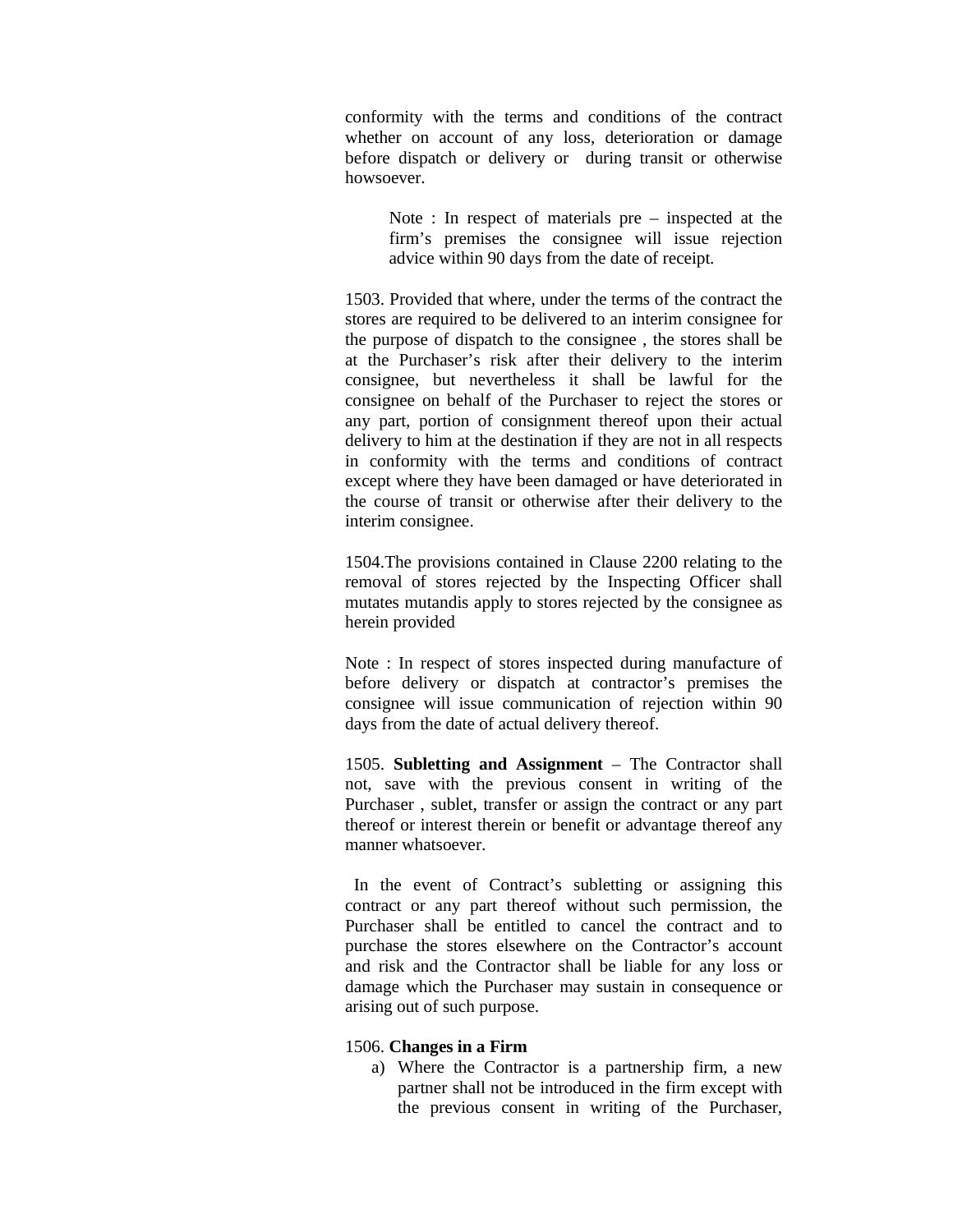which may be granted only upon execution of a written undertaking by the new partner to perform the contract and accept all liabilities incurred by the firm under the contract prior to the date of such undertaking .

- b) On the death or retirement of any partner of the Contractor firm before complete performance of the contract, the Purchaser may , at his option cancel the contract and in such case the Contractor shall have no claim whatsoever to compensation against the Purchaser.
- c) If the contract is not determined as provided in Sub-Clause (b) above notwithstanding the retirement of a partner from the firm he shall continue to be liable under the contract for acts of the firm until a copy of the public notice given by him under Section 32 of the Partnership Act, has been sent by him to the Purchaser by registered post acknowledgement due.
- d) Consequences of breach Should a partner in Contractor firm commit a breach of Sub –clause 1505 above or the Contractor should commit a breach of the conditions 1506 (a) of the sub-clause, it shall be lawful for the Purchaser to cancel the contract and purchase or authorize, the purchase of the stores at the risk and cost of the Contractor and in that event the provisions of the Clause 0600 and 0700 as far as applicable shall apply.
- e) The decision of the Purchaser as to any matter or thing concerning or arising out of this sub-clause or on any question whether the Contractor or any partner of the Contractor firm has committed a breach of any of the conditions in this sub-clause contained shall be final and binding on the Contractor.
- 1507. Assistance to the Contractor
	- a) The Contractor shall be solely responsible to procure any material or obtain any import or other license or permit required for the fulfillment of the contract and the grant by the Purchaser or any other authority of a quota certificate or permit required under any law for distribution or acquisition of iron and steel or any other commodity or any other form of assistance in the procurement of the material aforesaid or any attempt to render assistance in the matter aforesaid, or shall not be construed as a representation on the part of the Purchaser that the material covered by such license or permit or quota certificate is available or constitute any promise, undertaking or assurance on the part of Purchaser regarding the procurement of the same or effect any variation in the rights and liabilities of the parties under the contract. But , if by the reason of any such assistance as aforesaid, the Contractor obtains any materials at less than their market price or the cost of production of the stores is lowered the price of the stores payable under the contract shall be reduced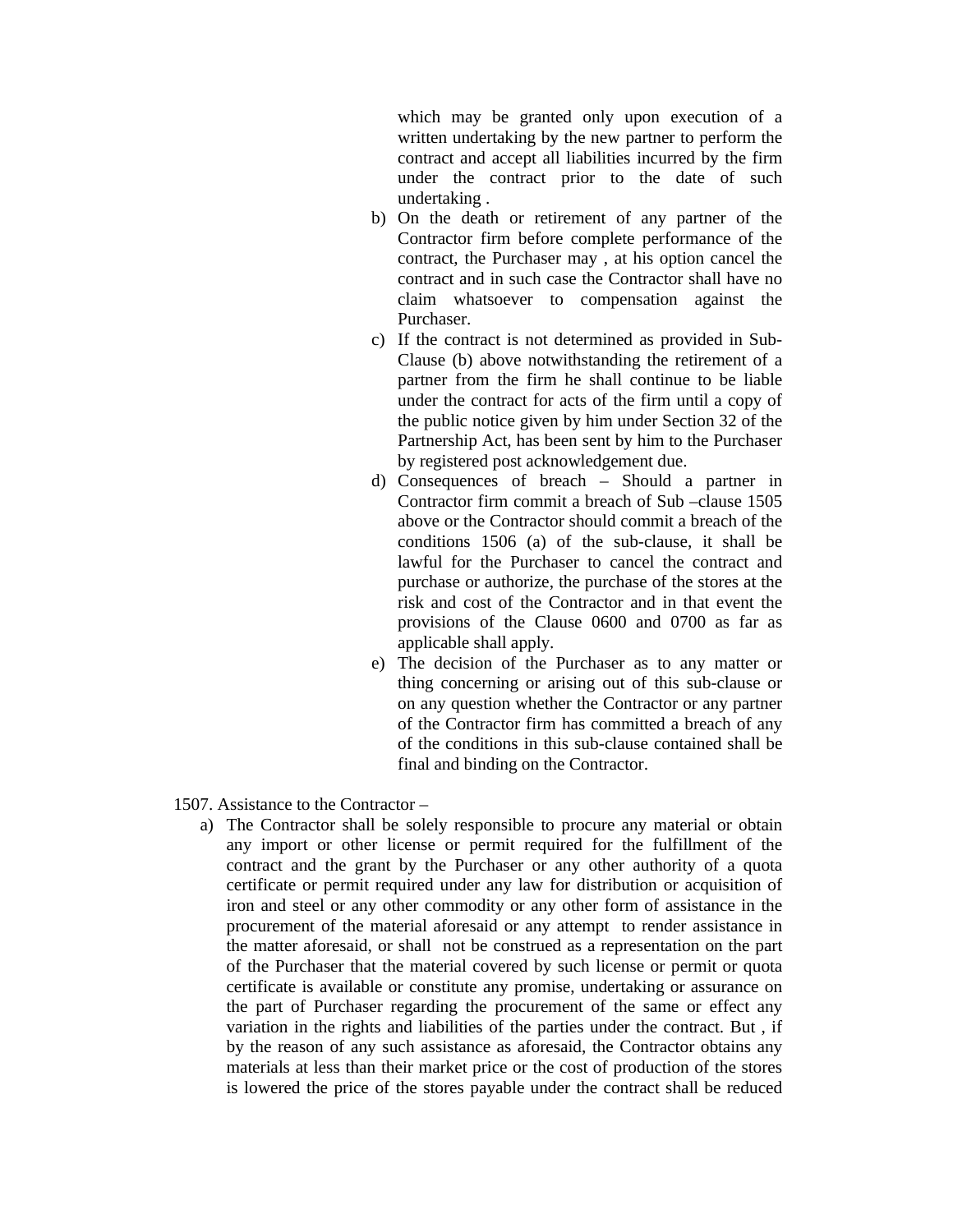proportionately, and the extent of such reduction shall be determined by the Purchaser whose decision shall be final and binding on the Contractor.

b) Every effort made by the Purchaser to apply or give assistance in the procurement of materials, whether from the Government stock or by purchase under a permit or release order issued by or on behalf of or under authority from Government or by any officer empowered in that behalf by law or under other arrangements made by the Purchaser shall be deemed to be subject to the condition that it will be performed with due regard to the other demands and only if it is found practicable to do so within the stipulated time and the decision of the Purchaser whether it was practicable to supply or give assistance as aforesaid or not shall be final and binding on the Contractor.

### 1600. **Use of Raw Materials secured with Government Assistance**.

1601.

- a) Where any raw material is procured for the execution of a contract with the assistance of the Government rendered in the form of permit, or license or quota certificate essentiality certificate or release order issued by or on behalf of or under the authority of the Government or by an Officer empowered in that behalf, or
- b) where the raw material is issued to the Contractor from Government stock, or
- c) where advance payments are made to the Contractor to enable him to purchase the raw material, or
- d) where raw material is arranged by the Government , the Contractor
	- I. shall hold such material as trustee for the Government
	- II. shall use such material economically and solely for the purpose of the contract.
	- III. shall not dispose of the same without the previous permission in writing of the Purchaser, and
	- IV. shall render due account of such material and return to the Government at such place as the Purchaser may direct all surplus or unserviceable material that may be left after the completion of the contract or its termination for any reason whatsoever.

On returning such material, the Contractor shall be entitled to such price therefore as the Purchaser may fix, having regard to the condition of such material.

1602. Where the contract is terminated due to any default on the part of the Contractor, the Contractor shall pay all transport charges incurred for returning any material upto such destination as may be determined by the Purchaser and the decision of the Purchaser in that behalf shall be final and binding on the Contractor.

1603. If the Contractor commits breach of any of the conditions in this clause specified , he shall, without prejudice to any other liability, penal or otherwise, be liable to account to the Government for all moneys, advantages or profits accruing from or which, in the usual course, would have accrued to him by reason of such breach.

1604. Where the stores manufactured or fabricated by the Contractor out of the material arranged or procured by or on behalf of the Government are rejected, the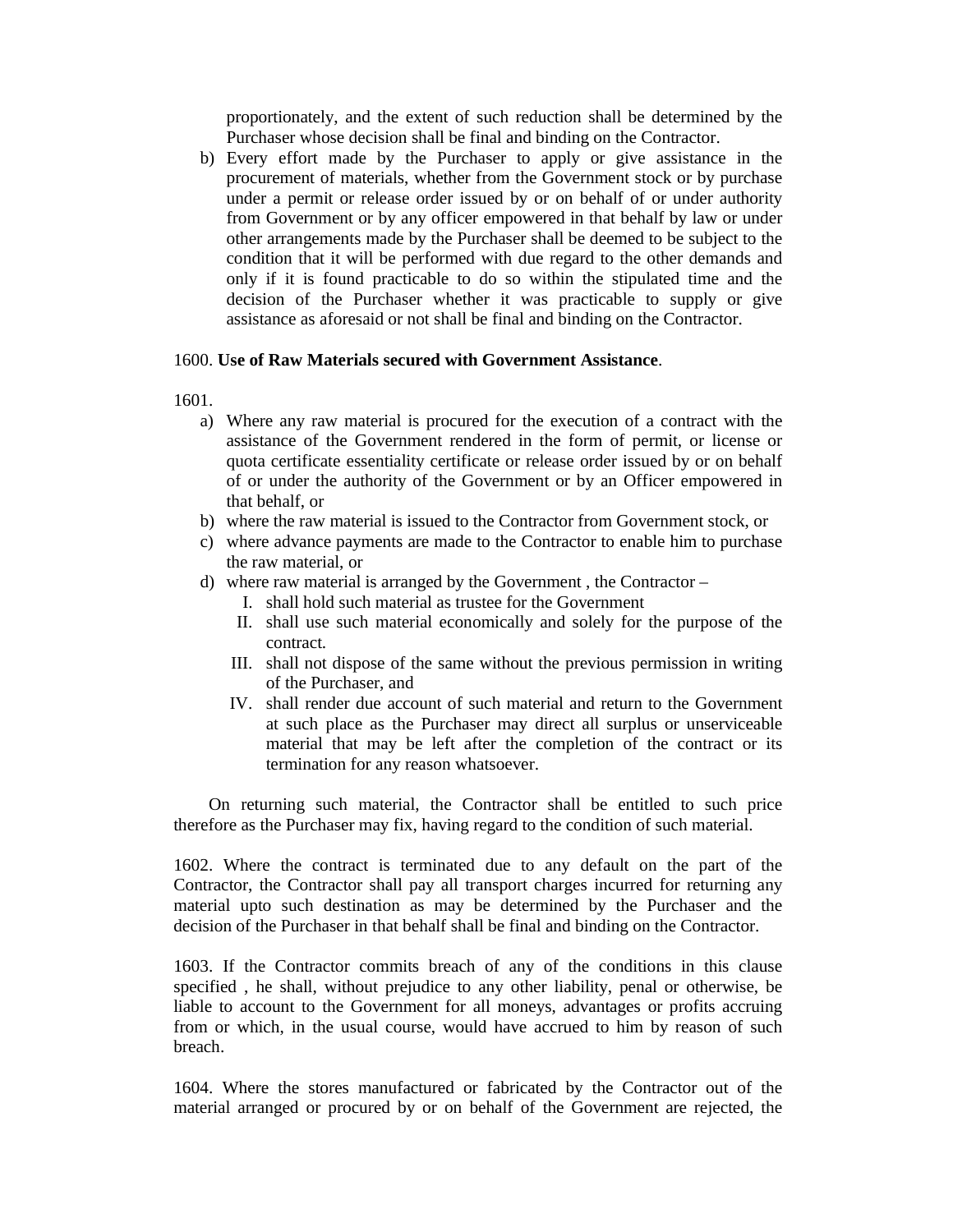Contractor shall, without prejudice to any other right or remedy of the Government, pay to the Government, on demand, the cost price or market value of all such materials whichever is greater.

## 1700. **Indemnity.**

1701. The Contractor shall at all times indemnify the Purchaser against all claims which may be made in respect of the stores for infringement of any right protected by patent, registration of designs or trade mark. Provided always that in the event of any claim in respect of alleged breach of letters patent, registered designs or trade mark being made against the Purchaser, the Purchaser shall notify the Contractor of the same and the Contractor shall, at his own expense either settle any such dispute or conduct any litigation that may arise there from.

1702. The Contractor shall not be liable for payment of any royalty, license fee or other expenses in respect of or for making use of patents or designs with respect to which he is according to the terms of the contract, to be treated as an agent of the Government for the purpose of making use of patent or trade mark for fulfillment of the contract.

### 1800. **Packing.**

1801. The Contractor shall pack at his own cost the stores sufficiently and properly for transit by rail/road , air and/or sea as provided in the contract so as to ensure their being free from loss or damage on arrival at their destination.

1802. Unless otherwise , provided in the contract all containers (including packing cases, boxes, tins, drums, and wrappings) in which the stores are supplied by the contractor , shall be considered as non-returnable and their cost as having been included in the contract price.

1803. If the contract provides that the containers shall be returnable, they must be marked 'returnable' and they will be returned to the Contractor as per terms of the contract.

1804.If the contract provides that returnable containers shall be separately charged, they shall be invoiced by the Contractor at the price specified in acceptance of tender. In such cases, the Contractor shall give full credit for the invoiced amount if the containers are returned to the Contractor. Return of containers shall be made within a reasonable time and in the event of any dispute or difference arising as to whether the containers were so returned, the decision of the Purchaser thereon shall be final and binding and the Purchaser may, in his discretion award, such compensations as may in his opinion be proper for any undue delay in returning the containers.

1805. Each bale or package delivered under the contract shall be marked by the Contractor at his own expense. Such marking shall be distinct (all previous irrelevant marking being carefully obliterated ) and shall clearly indicate the description and quantity of the stores, the name and address of the Consignee, the gross weight of the package and the name of the Contractor with a distinctive number or mark sufficient for the purpose of identification. All markings shall be carried out with such material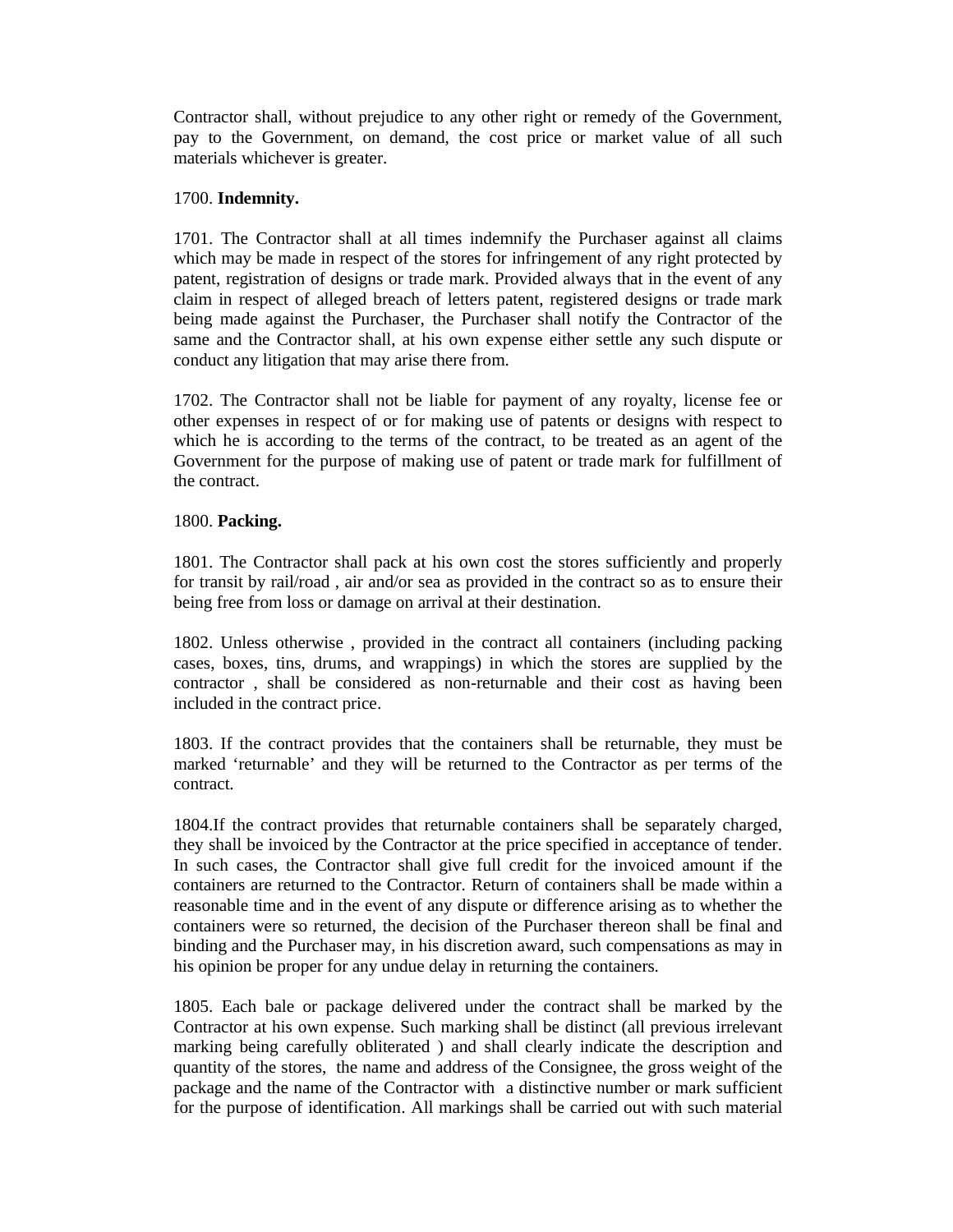as may be found satisfactory by the Inspecting Officer as regards quickness of drying, fastness and indelibility.

1806. The Inspecting Officer may reject the stores if the stores are not packed and / or marked as aforesaid and in case where the packing materials are separately prescribed, if such materials are not in accordance with the terms of the contract. Such rejection of the stores by the Inspecting Officer shall be final and binding on the Contractor.

1807.Each bale or package shall contain a packing note specifying the name and address of the Contractor, the number and date of the acceptance of tender or supply order and the designation of the Purchase Officer issuing the supply order, the description of the stores and the quantity contained in such bale or package.

#### 1900. **Notification of Delivery.**

Notification of delivery or dispatch in regard to each and every installment shall be made to the consignee and to the indenter immediately on dispatch or delivery. The Contractor shall further supply to the consignee, or the interim consignee , as the case may be , a packing account quoting number of the acceptance of tender and / or supply or repeat order and date of dispatch of the stores. All packages, containers, bundles and loose materials part of each and every installment shall be fully described in the packing account and full details of the contents of the packages and quantity of materials shall be given to enable the consignee to check the stores on arrival at destination. The Railway Receipt/Consignment Note or Bill of Lading , if any, shall be forwarded to the consignee by registered post immediately on the dispatch of stores. The Contractor shall bear and reimburse to the Purchaser demurrage charges, if any , paid by reason of delay on the part of the Contractor in forwarding the Railway Receipt , Consignment Note or Bill of Lading.

#### 2000. **Progress Reports.**

2001. The Contractor shall from time  $-$  to  $-$  time, render such reports concerning the progress of the contract and/or supply of the stores in such form as may be required by the Purchaser.

2002. The submission, receipt and acceptance of such reports shall not prejudice the rights of the Purchaser under the contract, nor shall operate as an estoppel against Purchaser merely by reason of the fact that he has not taken notice of/or subjected to test any information contained in such report.

#### 2100. **Freight**

The stores shall be dispatched at public tariff rates. In the case of f.o.r. station of dispatch contract, the stores shall be booked by the most economical route or most economical tariff available at the time of dispatch as the case may be. Failure to do so will render the Contractor liable for any avoidable expenditure caused to the Purchaser. Where alternative routes exist, the Purchaser shall, if called upon to do so, indicate the most economical route available, or name the authority whose advice in the matter shall be taken and acted upon. If any advice of any such authority whose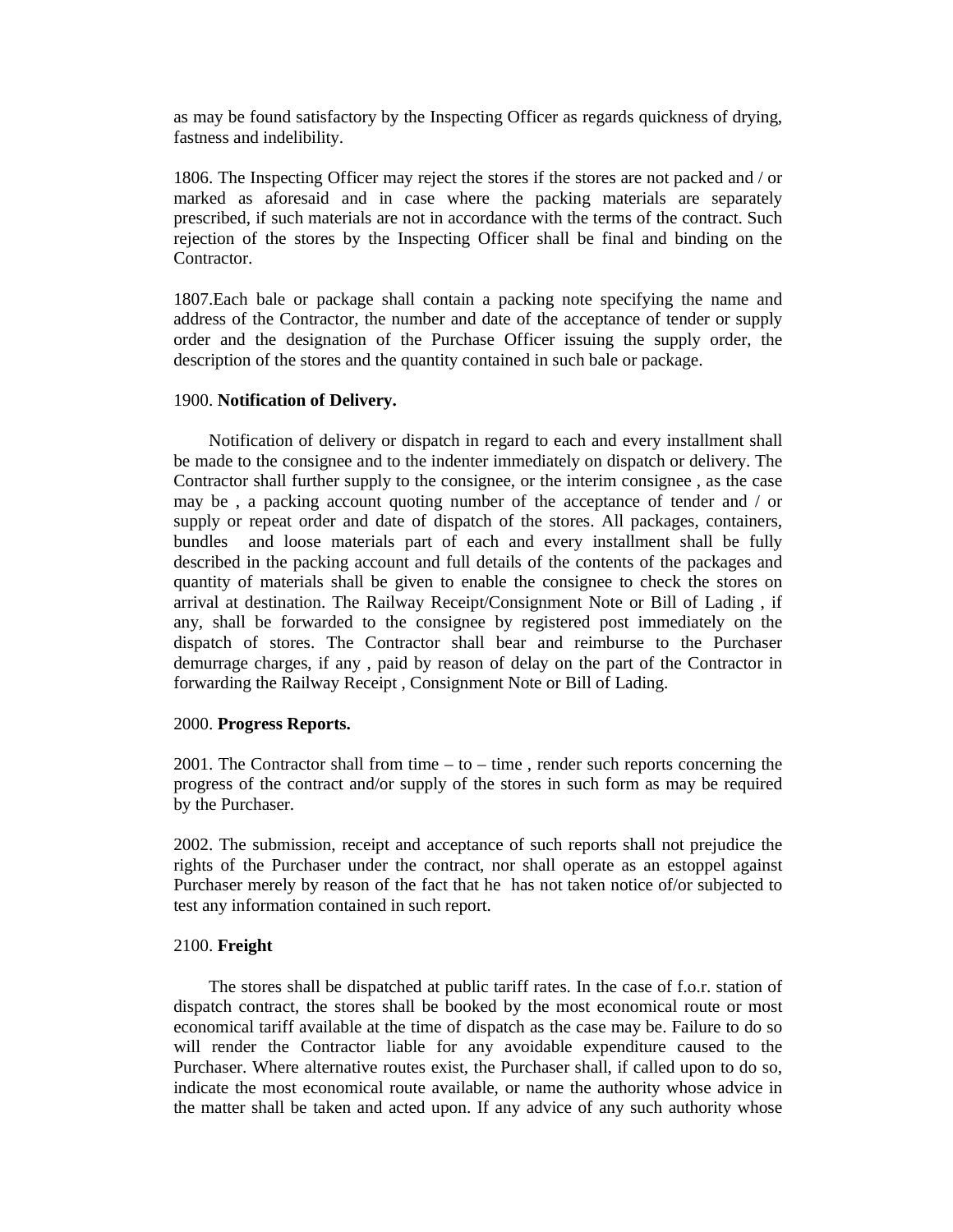advice in the matter shall be taken and acted upon. If any advice of any such authority is sought, his decision or advice in the matter shall be final and binding on the Contractor.

### 2200. **Removal of Rejected Stores.**

2201. On rejection of all stores submitted for inspection at a place other than the premises of the Contractor, such stores shall be removed by the Contractor at his own cost subject as hereinafter stipulated, within 21 days of the date of intimation of such rejection. If the concerned communication is addressed and posted to the Contractor at the address mentioned in the contract, it will be deemed to have been served on him at the time when such communication would be in the course of ordinary post reach the Contractor. Provided that the Inspecting Officer may call upon the Contractor to remove dangerous, infected or perishable stores within 48 hrs. of receipt of such communication and the decision of the Inspecting Officer in this behalf shall be final in all respects. Provided further that where the price or part thereof has been paid, the consignee is entitled without prejudice to his other rights to retain the rejected stores till the price paid for such stores is refunded by the Contractor save that such retention shall not in any circumstances be deemed to be acceptance of the stores or waiver of rejection thereon.

2202. All rejected stores shall in any even and circumstances remain and always be at the risk of the Contractor immediately on such rejection. If such stores are not removed by the Contractor within the periods aforementioned, the Inspection Officer may remove the rejected stores and either return the same to the Contractor at his risk and cost by such mode of transport as the Purchaser or Inspecting Officer may decide, or dispose of such stores at the Contractor's risk and on his account and retain such portion of the proceeds, if any from such disposal as may be necessary to recover any expense incurred in connection with such disposals (or any price refundable as a consequence of such rejection ) . The Purchaser shall , in addition, be entitled to recover from the Contractor ground rent/demurrage charges on the rejected stores after the expiry of the time-limit mentioned above.

2203. The stores that have been dispatched by rail and rejected after arrival at destination may be taken back by the Contractor either at the station where they were rejected or at the station from which they were sent, after refunding the price paid for such stores and other charges refundable as a consequence of such rejection. If the contract is placed for delivery f.o.r. station of dispatch , the Contractor shall pay the carriage charges on the rejected consignment at public tariff rates from the station of dispatch to the station where they are rejected. If the Contractor elects to take back the goods at the station from which they were dispatched, the goods shall in addition, be booked back to him freight to pay at public tariff rates and at owner's risk. The Contractor shall be liable to reimburse packing and incidental costs and charges incurred in such return or rejected stores in addition to other charges refundable as a consequence of rejection. The goods shall remain the property of the Contractor unless and until accepted by the Purchaser after inspection.

#### 2300. **System of Paymen**t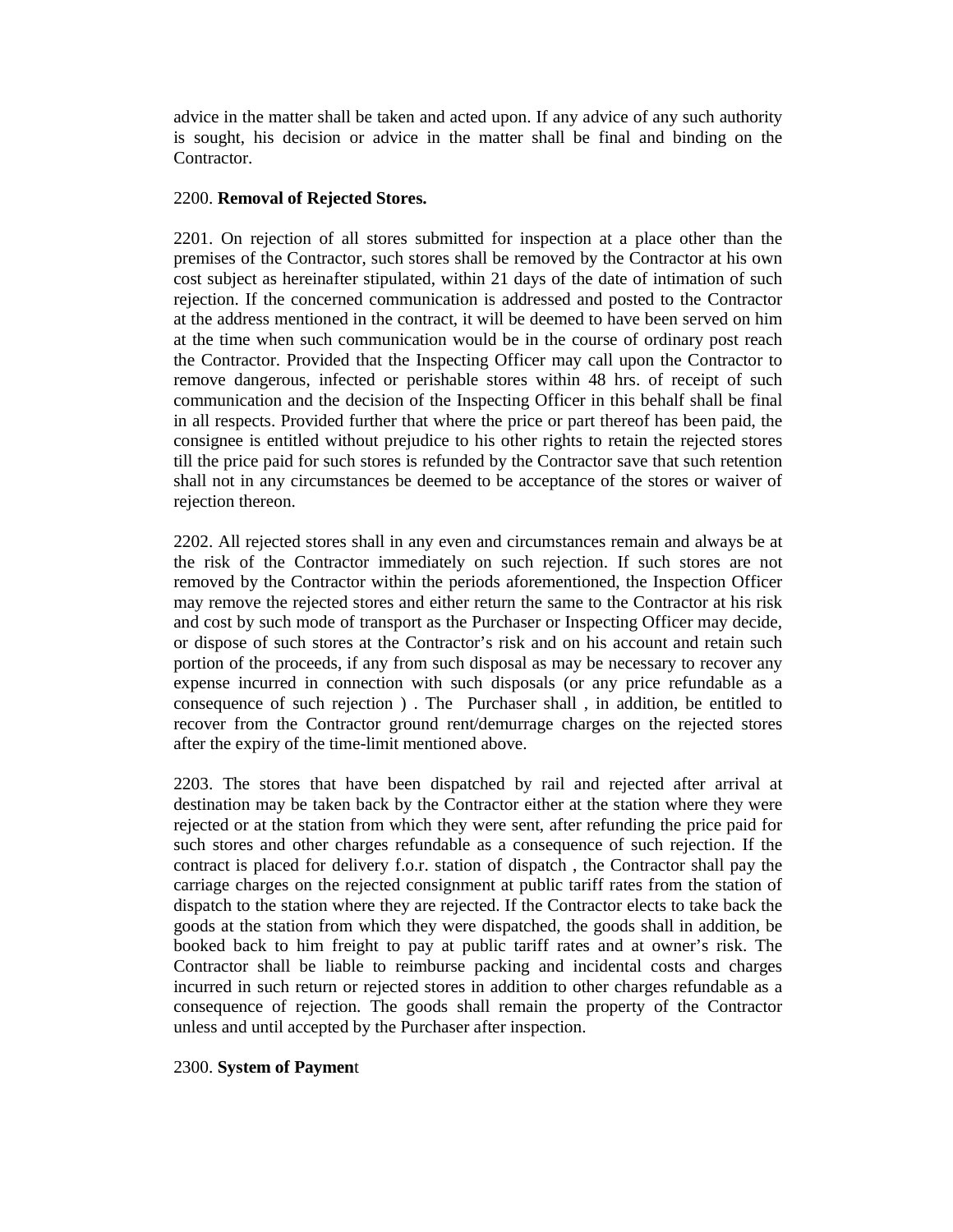2301. Unless otherwise agreed upon between the parties payment for delivery of the stores will be made on submission of bills in the prescribed form which may be obtained from the Purchase Officer in accordance with the instructions given in the Acceptance of Tender, by a cheque or demand draft on a branch of the Reserve Bank of India or State Bank of India transecting government business as may be decided by the Purchaser.

2302.Payment for the stores or for each consignment thereof will be made to the Contractor on submission of bills accompanied by required document in accordance with the following procedure in contracts where such a facility to the contractor has specifically been agreed to by the Purchaser :-

- a) 95 percent payments for the stores or each consignment thereof will be made to the firms against proof of inspection and dispatch. The original railway receipt should be sent to the Account Officer responsible for payment along with 95 percent bill advising the particulars of dispatch to the consignee. The Accounts Officer after passing the 95 percent bill should pass on the original railway receipt to the consignee for taking delivery of the consignment. It should , however, be ensured that there is no delay in the Accounts Office transmitting the original railway receipt to the consignee.
- b) The balance of 5 percent shall be paid on receipt of the stores or each consignment thereof in accordance with the terms of the contract in good condition by the consignee, with a certificate to that effect endorsed on the copy of the Inspection Note by the Consignee which shall accompany the bill submitted by the Contractor.
- c) In the case of c.i.f. contract 95 percent of the price will be paid in India on presentation of shipping documents and inspection certificate and the remaining 5 percent on receipt of the stores in accordance with the terms of the contract in good condition by the consignee, and on producing the certificate of such receipt endorsed on one copy of the Inspection Note by the Consignee, or alternatively at the Contractor's option, the full value of the stores will be paid after inspection , on receipt of the consignment in accordance with the terms of the contract in good condition by the consignee and on producing a certificate of such receipt endorsed on one copy of the Inspection Note.

2303. In all other contracts or in contracts where the Inspecting Officer also acts as the interim consignee or where inspection is carried on by the consignee himself at destination and in all cases of local delivery full payment shall be made on submission of "final 100 percent bill" supported by the Inspection Certificates and consignee's receipt as aforesaid to the Accounts Officer concerned.

Note : ( 1 ) The system of 95 percent payment and 5 percent payment is not applicable to claims amounting to Rs. 200 or below. In such cases only a single bill for value should be submitted.

( 2 ) In the case of Running Contracts, the system of payment will be similar to the above except that payment would 95/98 percent and 2 percent instead of 95 percent specified above.

#### 2400. **Withholding and lien in respect of sums claimed.**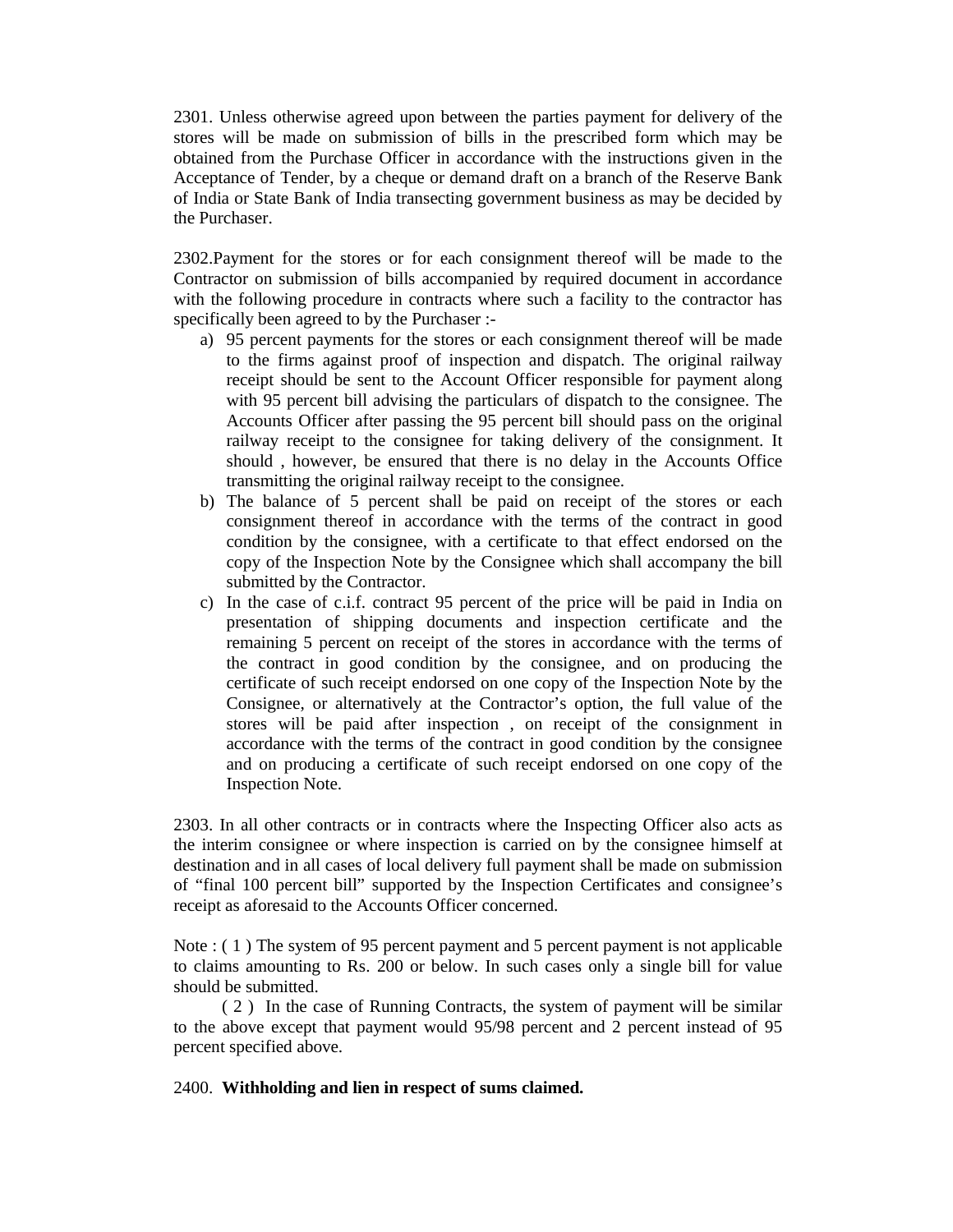2401. Whenever any claim or claims for payment of a sum of money arises out of of under the contract against the Contractor, the Purchaser shall be entitled to withhold and also have a lien to retain such sum or sums in whole or in part from the security, if any , deposited by the Contractor and for the purpose aforesaid, the Purchaser shall be entitled to withhold the said cash security deposit or the security, if any , furnished as the case may be and also have a lien over the same pending finalization or adjudication of any such claim. In the even of the security being insufficient to cover the claimed amount or amounts or if no security has been taken from the Contractor, the Purchaser shall be entitled to withhold and have lien to retain to the extent of the such claimed amount or amounts referred to supra, from any sum; or sums found payable or which at any time thereafter may become payable to the Contractor under the same contract or any other contract with the Purchaser or the Government pending finalization or adjudications of any such claim.

It is an agreed term of the contract that the sum of money or moneys so withheld or retained under the lien referred to above, by the Purchaser will be kept withheld or retained as such by the Purchaser till the claim arising out of or under the contract is determined by the Arbitrator ( if the contract is governed by the arbitration clause ) or by the competent court as prescribed under clause 2703 hereinafter provided, as the case may be and that the contractor will have no claim for interest or damages whatsoever on any account in respect of such withholding or retention under the lien referred to supra and duly notified as such to the Contractor.

2402. For the Purpose of Clause 2401 where the Contractor is a partnership firm or a limited company, the Purchaser shall be entitled to withhold and also have a lien to retain towards such claimed amount or amounts in whole or in part from any sum found payable to any partner/limited company, as the case may be , whether in his individual capacity or otherwise.

2403. **Lien in respect of Claims in other Contracts –** Any sum of money due and payable to the Contractor ( including the security deposit returnable to him ) under the contract may withhold or retain by way of lien by the Purchaser or Government against any claim of the Purchaser or Government in respect of payment of a sum of money arising out of or under any other contract made by the Contractor with the Purchaser or Government.

It is an agreed term of the contract that the sum of money so withheld or retained under this clause by the Purchaser or Government will be kept withheld or retained as such by the Purchaser or Government till his claim arising out of in the same contract or any other contract is either mutually settled or determined by the arbitrator. if the contract is governed by the arbitration clause or by the competent court under Clause 2703 hereinafter provided , as the case may be, and that the Contractor shall have no claim for interest or damages whatsoever on this account or on any other ground in respect of any sum of money withheld or retained under this clause and duly notified as such to the Contractor.

#### 2500. **Corrupt Practices**

2501**.** The Contractor shall not offer or give or agree to give to any person in the employment of the Purchaser or working under the orders of the Purchaser any gift or consideration of any kind as an inducement or reward for doing or for bearing to do or for having done or for borne to do any act in relation to the obtaining or execution of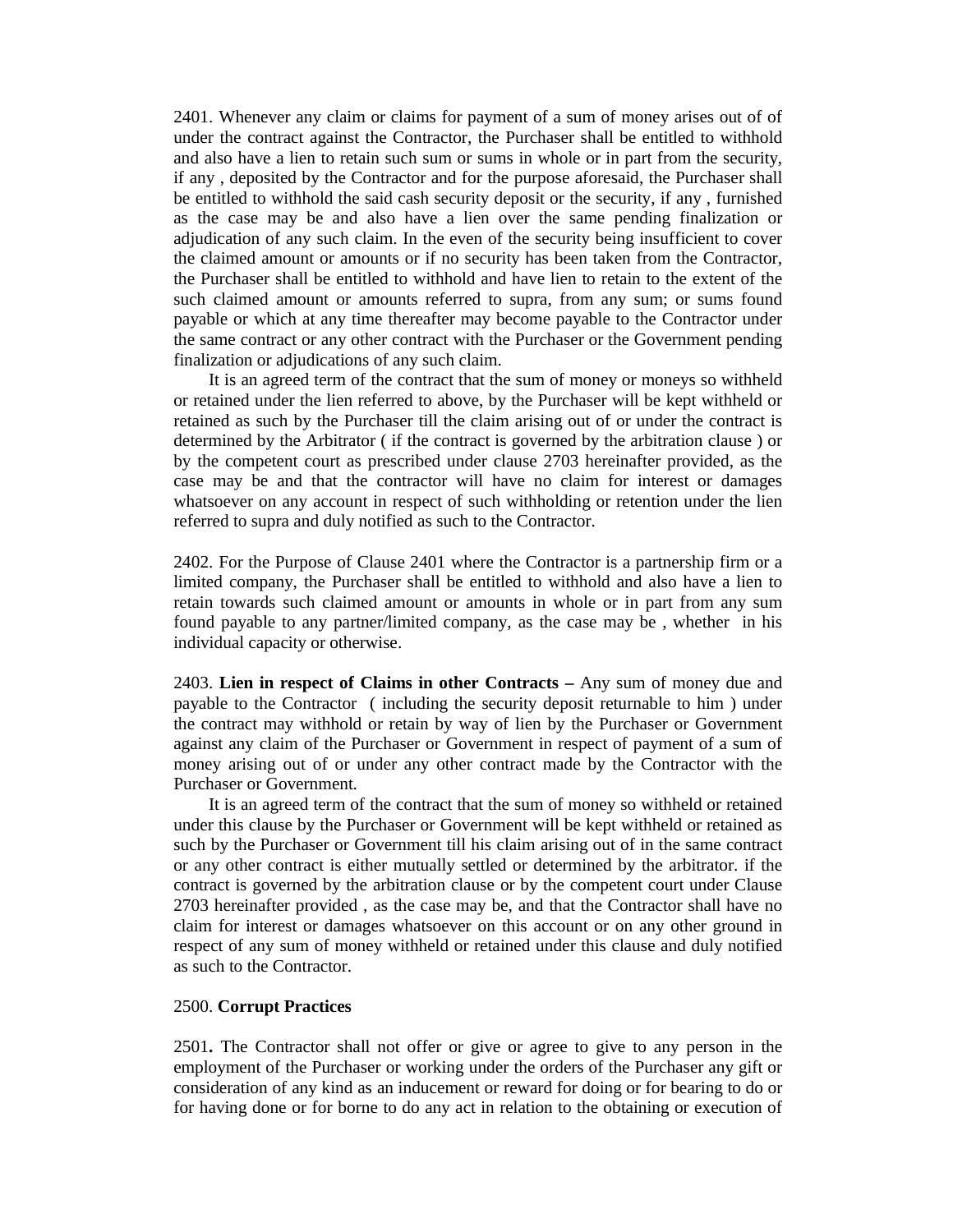the contract or any other contract with the Purchaser or Government or for showing any favour or for hearing to show disfavour to any person in relation to the contract or any other contract with the Purchaser or Government. Any breach of the aforesaid condition by the Contractor, or any one employed by him or acting on his behalf (whether with or without the knowledge of the Contractor ) or the commission of any offence by the Contractor or by any one employed by him or acting on his behalf under chapter IX of the Indian Penal Code ,1860 or the Prevention of Corruption Act, 1947 or any other act enacted for the prevention of corruption by public servants shall entitle the Purchaser to cancel the contract and all or any other contracts with the Contractor and to recover from the Contractor the amount of any loss arising from such cancellation in accordance with the provision of Clauses 0600 and 0700.

2502. Any dispute or difference in respect of either the interpretation effect or application or the above condition or of the amount recoverable there under by the Purchaser from the Contractor, shall be decided by the Purchaser, whose decision thereon shall be final and binding on the Contractor.

## 2600. **Insolvency and Breach of Contract**

2601. The Purchaser may at any time by notice in writing summarily determine the contract without compensation to the Contractor in any of the following events, that is to say :

- a) if the Contractor being an individual or if a firm, any partner thereof, shall at any time, be adjudged insolvent or shall have a receiving order or order for administration of his estate made against him or shall take any proceeding for composition under any Insolvency Act for the time being in force or make any conveyance or assignment of his effects or enter into any assignment or composition with his creditors or suspend payment or if the firm be dissolved under the Partnership Act, or
- b) if the Contractor being a company is viand up voluntarily or by the order of a Court or a Receiver , Liquidator or Manager on behalf of the Debenture holders is appointed or circumstances shall have arisen which entitle the Court or Debenture holders to appoint a Receiver, Liquidator or Manager, or
- c) if the Contractor commits any breach of the contract not herein specifically provided for,

Provided always that such determination shall not prejudice any right of action or remedy which shall have accrued or shall accrue thereafter to the Purchaser and provided also the Contractor shall be liable to pay to the Purchaser for any extra expenditure he is thereby put to and the Contractor shall, under no circumstances, be entitled to any gain on re-purchase.

# 2700. **Laws governing the Contract**

2701. This contract shall be governed by the Laws of India for the time being in force.

2702. Irrespective of the place of delivery, the place of performance or place of payment under the contract, the contract shall be deemed to have been made at the place from which the acceptance of tender has been issued.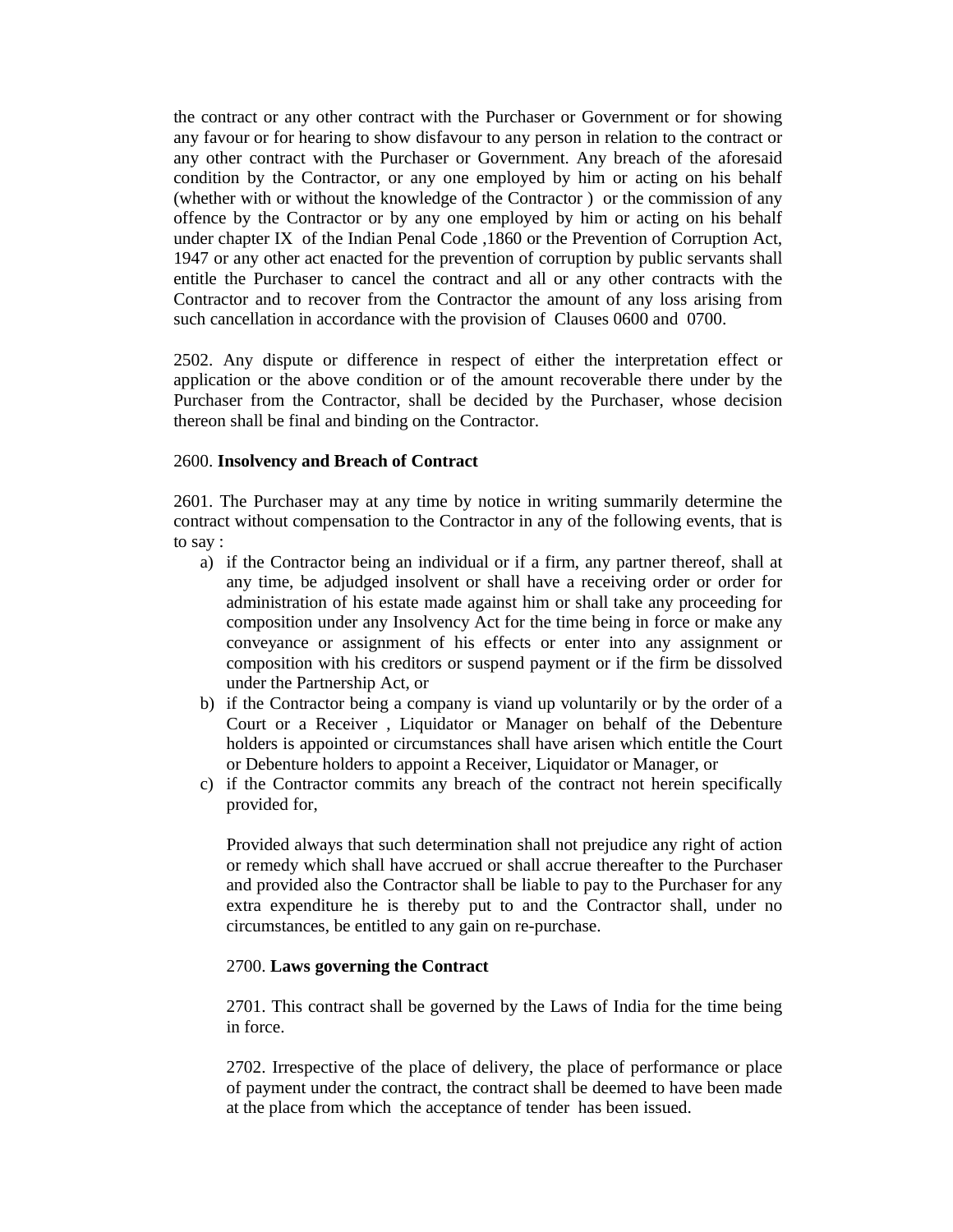2703. **Jurisdiction of courts. –** The Courts of the place from where the acceptance of tender has been issued shall alone have jurisdiction to decide any dispute arising out of or in respect of the contract.

2704. **Marking of Stores**- The marking of stores must comply with the requirements of the laws relating to merchandise marks for the time being in force in India.

2705. **Compliance with provision of Contract Labour ( Regulation and Abolition ) Act, 1970.**

- 1. The Contractor shall comply with the provision of the Contract Labour ( Regulation and Abolition ) Act , 1970 and the Contractor Labour ( Regulation and Abolition ) Central Rules, 1971, as modified from time  $-$  to  $-$ time, wherever applicable and shall also indemnify the Purchaser from the against any claims under the aforesaid Act and the Rules.
- **2.** The Contractor shall obtain a valid license under the aforesaid Act as modified from time – to – time before the commencement of the contract and continue to have a valid license until the completion of the contract. Any failure to fulfill this requirement shall attract the penal provision of the contract arising out of the resultant non-execution of the contract.
- **3.** The Contractor shall pay to labour employed by him directly or through Sub- Contractors the wages as per provisions of the aforesaid Act and the Rules wherever applicable . The Contractor , shall, notwithstanding the provision for the contract to the contrary, cause to be paid the wages to labour indirectly engaged on the contract including any engaged by his Sub-Contractors in connection with the said contract, as if the labour had been immediately employed by him.
- **4.** In respect of all labour directly or indirectly employed in the contract for performance of the Contractor's part of the contract, the Contractor shall comply with or cause to be complied with the provisions of the aforesaid Act and the Rules wherever applicable.
- **5.** In every case in which, by virtue of the provisions of the aforesaid Act or the Rules, the Purchaser is obliged to pay any amount of wages to a workman employed by the Contractor or his Sub-Contractor in execution of the contract or to incur any expenditure in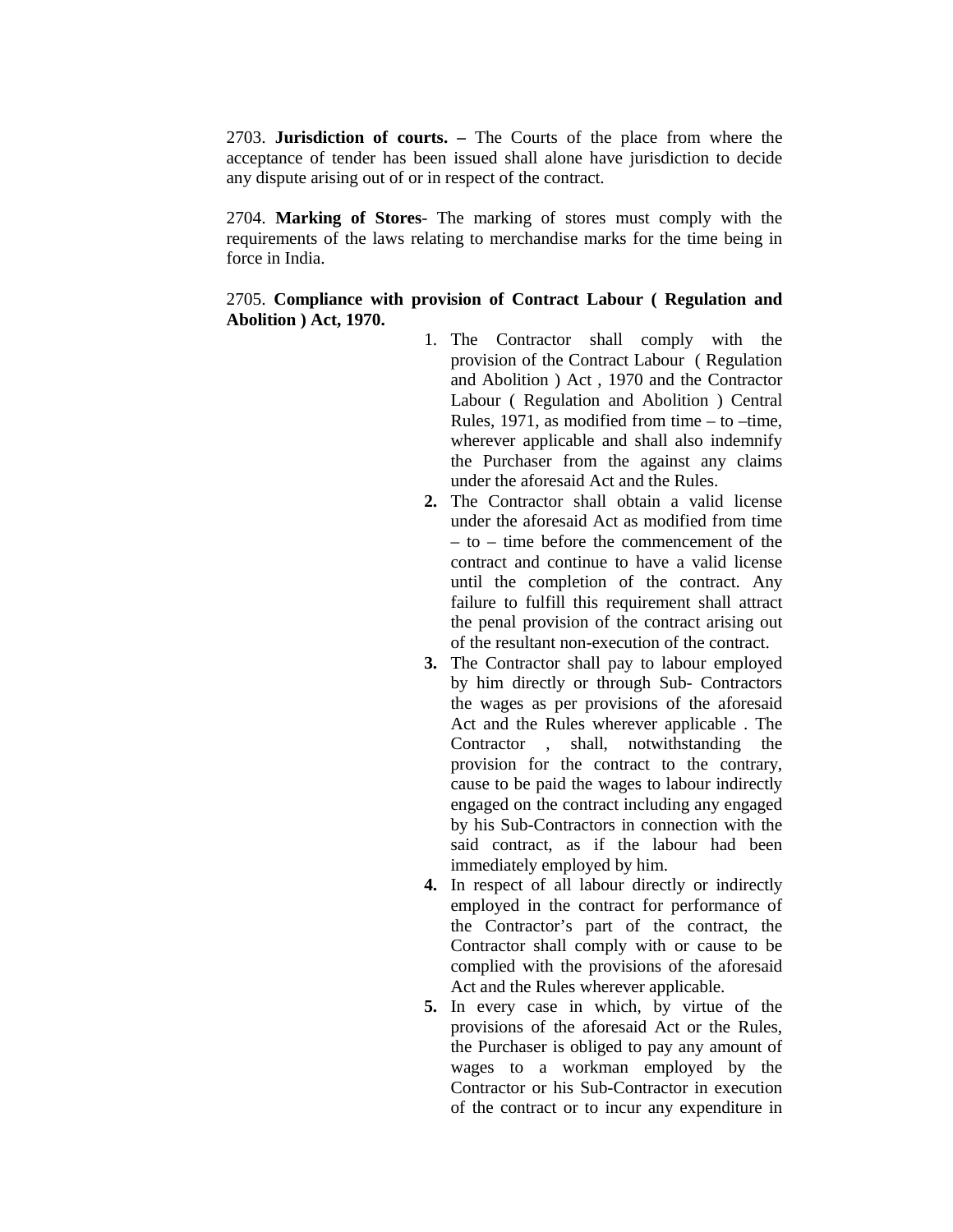providing welfare and health amenities required to be provided under the aforesaid Act and the Rules or to incur any expenditure on account of the contingent liability of the Purchaser due to the Contractor's failure to fulfill his statutory obligations under the aforesaid Act or the Rules the Purchaser will recover from the Contractor, the amount of wages so paid or the amount of expenditure so incurred, and without prejudice to the rights of the Purchaser under Section 20, Sub section (3) and Section 21 , Sub –section (4) of the aforesaid Act, the Purchaser shall be at liberty to cancel such amount or part thereof by deducting it from the security deposit and or from any sum due by the Purchaser to the Contractor whether under the contract or otherwise, The Purchaser shall not be bound to contest any claim made against it under Subsection (I ) of Section 20 and Sub-section (4) of section 21 of the aforesaid Act except on the written request of the Contractor and upon his giving to the Purchaser full security for all costs for which the Purchaser might become liable in contesting such claim. The decision of the Purchaser regarding the amount actually recoverable from the Contractor as stated above, shall be final and binding on the Contractor.

#### 2800. **Headings**

The headings of conditions here to shall not affect the construction thereof.

#### 2900. **Arbitration**

a) In the event of any question , dispute or difference arising under these conditions or any special conditions of contract, or in connection with this contract ( except as to any matters the decision of which is specially provided for by these of the special conditions ) the same shall be referred to the sole arbitration of a Gazatted Railway Officer appointed to be the arbitrator, by the General Manager in the case of contracts entered into by the Zonal Railways and Production Units, by any Member of the Railway Board , in the case of contracts entered into by the Railway Board and by the Head of the Organization in respect of contracts entered into by the other Organizations under the Ministry of Railways. The Gazatted Railway Officer to be appointed as arbitrator however will not be one of those who had an opportunity to deal with the matters to which the contract relates or who in the course of their duties as railway servant have expressed views on all or any of the matters under dispute or difference. The award of the arbitrator shall be final and binding on the parties to this contract.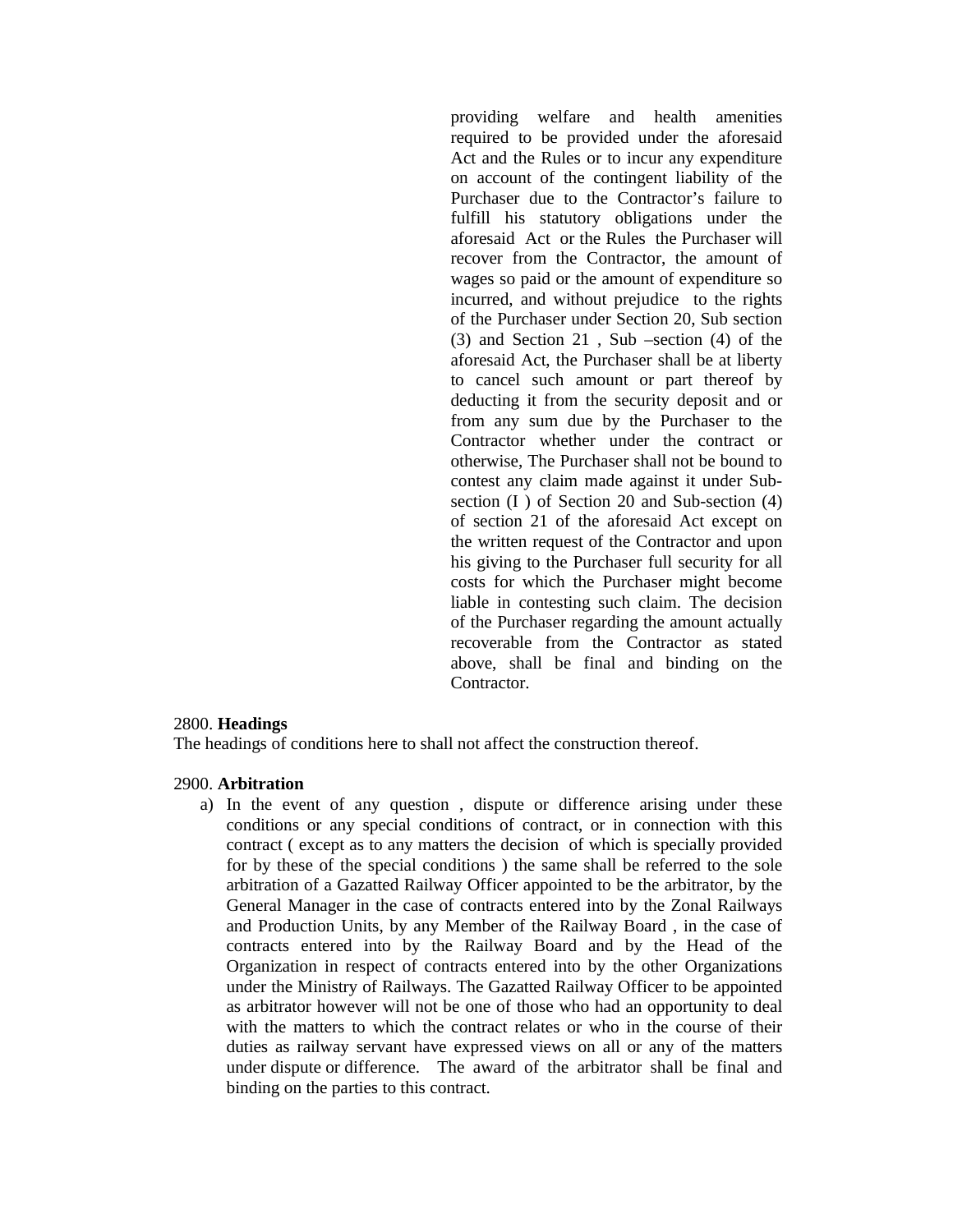- b) In the event of the arbitrator dying, neglecting or refusing to act or resigning or being unable to act for any reason, or his award being set aside by the court for any reason, it shall be lawful for the authority appointing the arbitrator to appoint another arbitrator in place of the outgoing arbitrator in the manner aforesaid.
- c) It is further a term of this contract that no person other than the person appointed by the authority as aforesaid should act as arbitrator and that if for any reason that is not possible , the matter is not to be referred to arbitration at all.
- d) The arbitrator may from time-to-time with the consent of all the parties to the contract enlarge the time for making the award.
- e) Upon every end any such reference, the assessment of the cost incidental to the reference and award respectively shall be in the discretion of the arbitrator.
- f) Subject as aforesaid. the Arbitration Act, 1940 and the rules there under and any statutory modifications thereof for the time being in force shall be deemed to apply to the arbitration proceedings under this clause.
- g) The venue of arbitration shall be the place from which the acceptance note is issued or such other place as the arbitrator at his discretion may determine.
- h) In this clause the authority, to appoint the arbitrator includes, if there be no such authority, the officer who is for the time being discharging the functions of that authority, whether in addition to other functions or otherwise.

3001. " The price charged for the stores supplied under the Contract by the contractor shall in no event exceed the lowest price at which the contract sells the stores or offer to sell stores of identical description. To any persons/organizations including the purchaser or any department of the Central Government or any Railway Office or any Railway Undertaking, as the case may be during the period till performance of all supply orders placed during the currency of the contract is completed. The lower price will be applicable to supplies made after the date of coming into force of such reduction or sale or offer to sell at a reduced rate.

3002. If at any time , during the said period the contractor reduces the sale price, sells or offer to sell such stores to any persons organization including the purchaser or any Department of Central Government or any Railway Office or any Railway Undertaking as the case may be at a price lower than the price chargeable under the contract, he shall forthwith notify such reduction or sale or offer of sale to the Purchaser and the price payable under the contract for the stores supplied after the date of coming into force or such reduction or sale or offer of sale shall stand correspondingly reduced.

The above stipulation will, however, not apply to :

- a) Exports by the Contractor.
- b) Sale of goods as original equipment at prices lower than the prices charged for normal replacement.
- c) Sale of goods such as drugs which have expiry dates.

The Contractor shall furnish the following certificate to the concerned Account Officer along with each bill for payment of supplies made against the Rate Contract.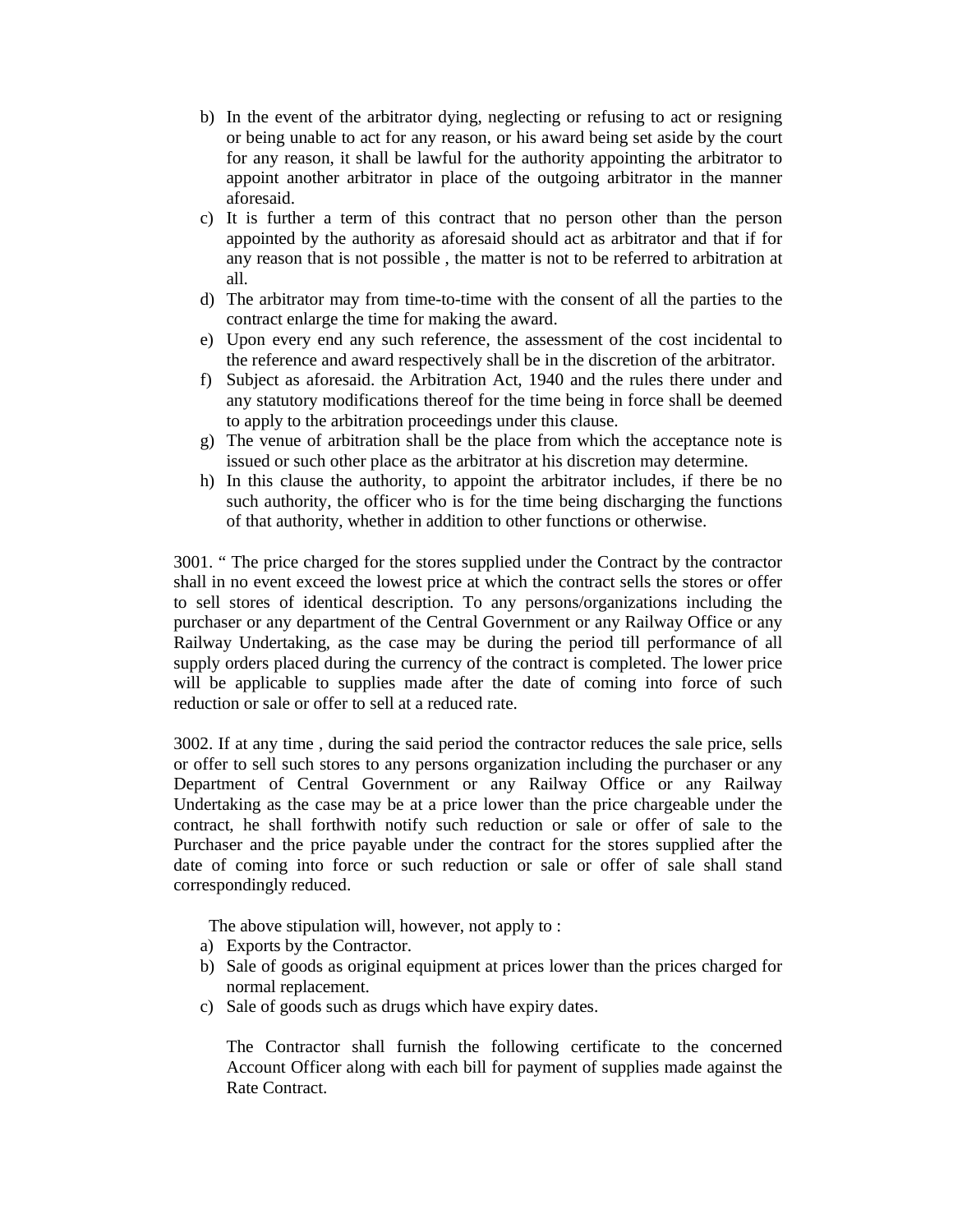• I/We certify that there has been no reduction in sale price of the stores of description identical to the stores supplied to the Government under the contract herein and such stores have not been offered/sold by me/us to any person /organization including the purchaser or any Department of Central Government or any Railway Office or any Railway Undertaking as the case may be upto the date of bill/ the date of completion of supplies against all supply orders placed during the currency of the contract at a price lower than the price charged to the Government under the contract except for quantity of stores categories under sub-clause (a),  $(b)$  and  $(c)$  of sub – para (ii) above, details of which are as follows:-

Note : The contractor will also inform the FA&CAO concerned and the COS as soon as supplies against all supply order placed against the contract are completed.

#### **INSPECTION & REJECTION**

3100**.**Where under a contract, the price payable is fixed on F.O.R. station of dispatch basis, the Contractor shall, if the stores are rejected at destination by the consignee by liable in addition to his other liabilities , reimburse to the Purchaser the freight paid by the Purchaser.

3101. **Notification of Result of Inspection –** Unless otherwise provided in the specification of schedule, the examination of the stores will be made as soon as practicable after the same have been submitted for inspection and the result of the examination will be notified to the Contractor.

3102.**Inspection Note** – On the stores being found acceptable by the inspecting Officer he shall furnish the Contractor with necessary copies of Inspection Notes duly completed , for being attached to the Contractor's bill in support thereof.

#### 3200**.Warranty/Guarantee** –

3201. The Contractor/Seller hereby covenants that it is a condition of the contract that all goods/stores/articles furnished to the Purchaser under this contract shall be of the highest grade, free of all defects and faults and of the best materials, quality, manufacture and workmanship throughout and consistent with the established and generally accepted standards for materials of the type ordered and in full conformity with the contract specification, drawing or sample , if any and shall , if operable, operate properly.

3202.The Contractor also guarantees that the said goods stores articles would continue to conform to the description and quality as aforesaid for a period of 30 months after their delivery or 24 months from the date of placement in service whichever shall be sooner, and the warranty shall survive not withstanding the fact that goods / stores / articles may have been inspected / accepted and made by the Purchaser.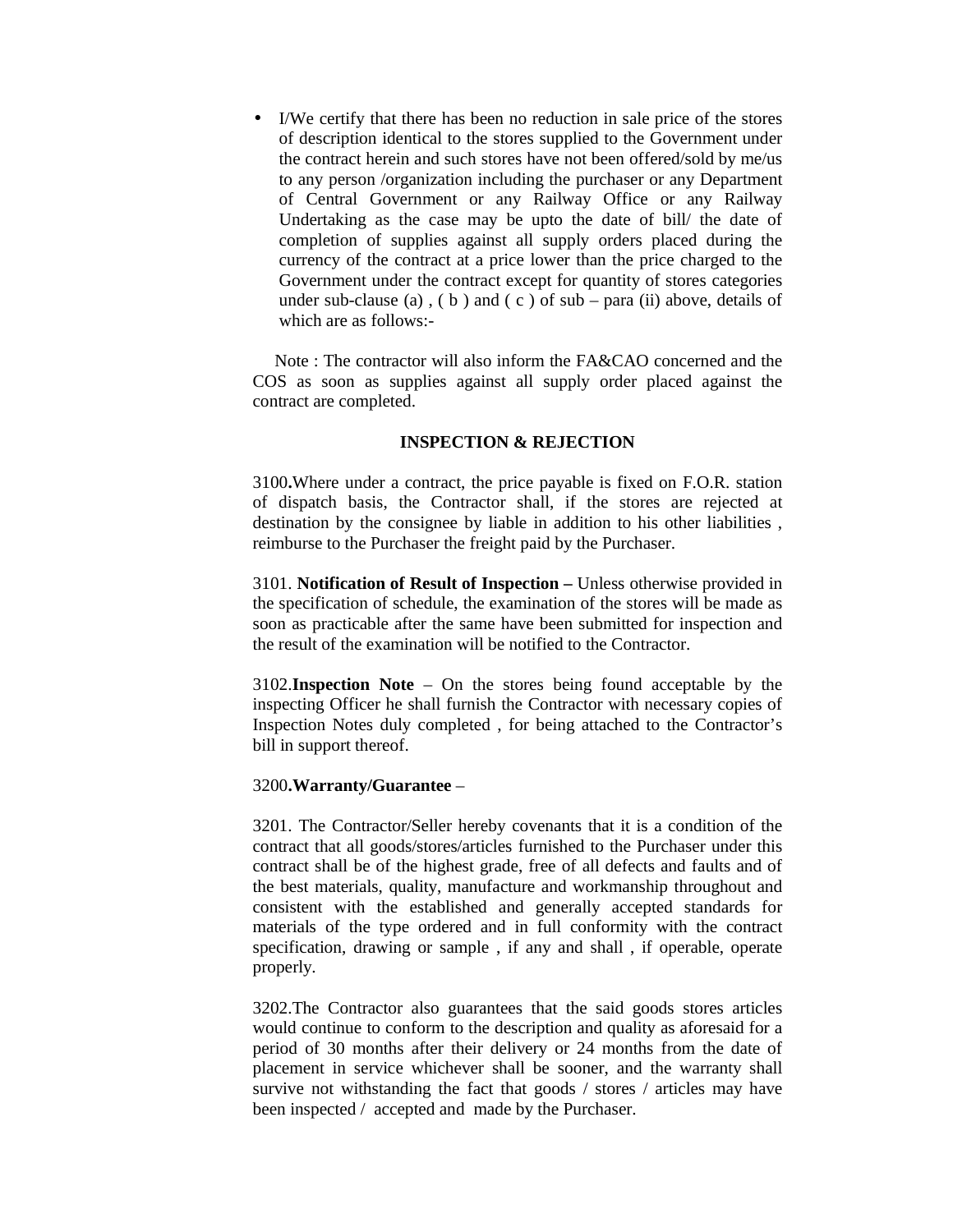3203.If during the aforesaid period, the said goods/stores / articles be discovered not to confirm to the description and quality aforesaid or have deteriorated, otherwise than by fair wear and tear the decision of the Purchaser in that behalf being final and conclusive than the Purchaser will be entitled to reject the said goods/stores/articles or such portions thereof as may be discovered not to conform to the said description and quality. On such rejection, the goods/stores/articles will be at the Seller's risk. If the Contractor/Seller so desires , the rejected goods may be taken over by him or his agents for disposal in such manner as he may deem fit within a period of 3 months from the date of such rejection. At the expiry of the period, no claim whatsoever shall lie against the Purchaser in respect of the said goods/store/articles, which may be disposed of by the Purchaser in such manner as he thinks fit. Without prejudice to the generality of the foregoing, all the provisions in the Indian Railways Standard Conditions of Contract relating of the 'rejection of stores' and 'failure' and ' termination' add and clause 3100-02 above shall apply.

3204.The Contractor/Seller shall , if required, replace the goods or such portion thereof as have been rejected by the Purchaser , free of cost, at the ultimate destination, or at the option of the Purchaser, the Contractor/Seller shall pay to the Purchaser, the value thereof at the contract price and such other expenditure and damage as may arise by reason of the breach of the conditions herein before specified. Nothing herein contained shall prejudice any other right of the Purchaser in that behalf under this contract or otherwise.

# 3300.**Book Examination Clause The Government reserves the right for 'Book Examination' as follows** :-

1) The Contractor shall whenever called upon and requiring to produce or cause to be produced for examination by any Government Officer duly authorized in that behalf, any cost or other account book of account, voucher, receipt, letter, memorandum, paper or writing or any copy of or extract from any such document and also furnish information any way relating to such transaction and procedure before the duly authorized Government Officer returns verified in such manner as may be required relating in any way to the execution of this contract or relevant for verifying or ascertaining the cost of execution of this contract ( the decision of such Government Officer on the question of relevancy of any document, information of return being final and binding on the parties).

The obligation imposed by this clause is without prejudice to the obligation of the contractor under any statute, rules or orders shall be binding on the Contractor.

2) The Contractor shall, if the authorized Government Officer so requires (whether before or after the prices have been finally fixed), afford facilities to the Government Officer concerned to visit the Contractor's works for the purpose of examining the process of manufacture and estimating or ascertaining the cost of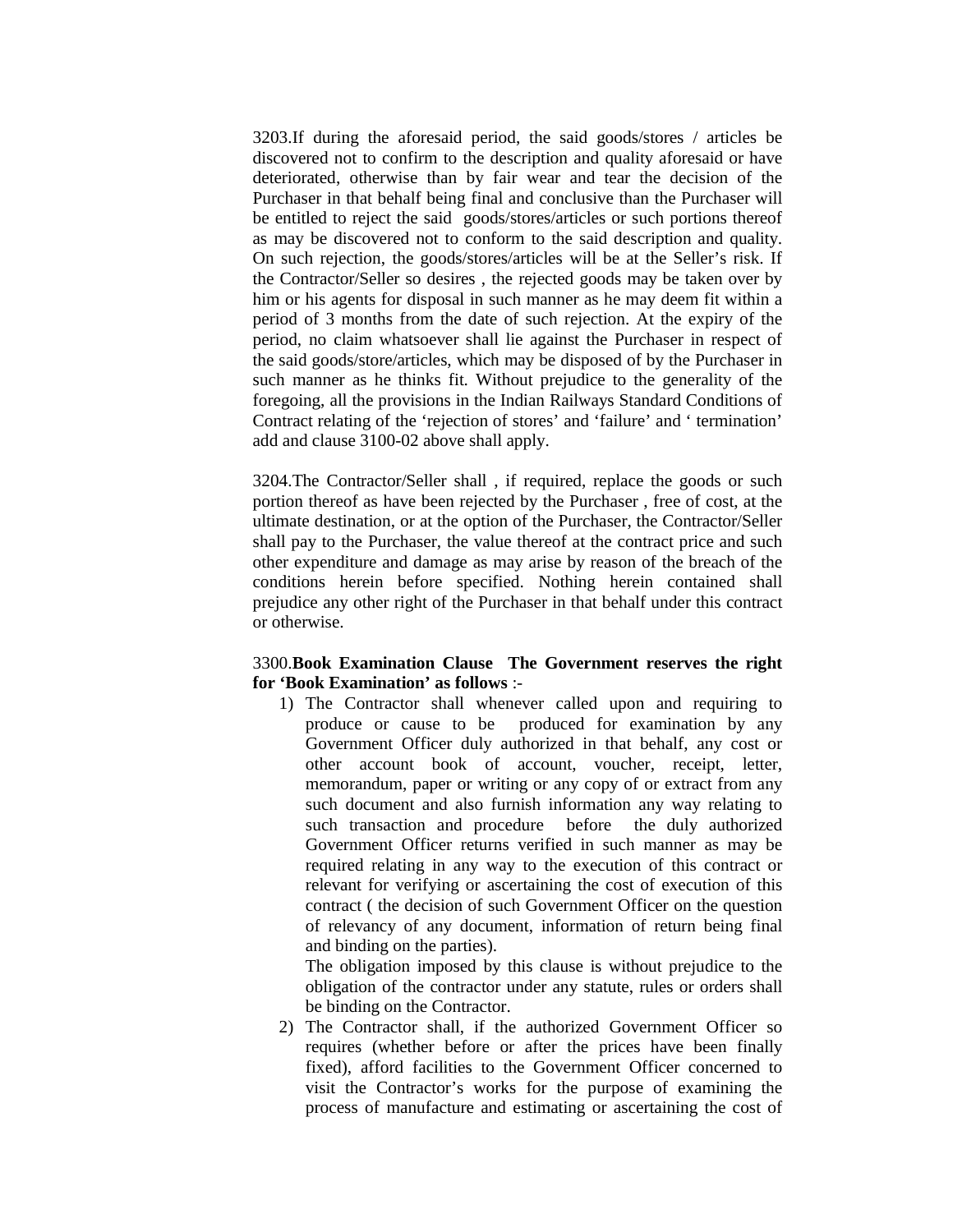production of the articles. If any portion of the work be entrusted or carried out by a sub-contractor or any of its subsidiary or allied firm or company, the authorized Government Officer shall have power to examine all the relevant books of such sub-contractor or any subsidiary or allied firm or company shall be open to his inspection as mentioned in clause (i).

- 3) If on such examination, it is established that the contracted price is in excess of the actual cost plus reasonable margin or profit, the Purchaser shall have the right to reduce the price and determine the amount to a reasonable –level.
- 4) Where a contract provides for book examination clause, the Contractor or its agency Bound to allow examination or its books within a period of 60 days from the date the notice is received by the Contractor, or its agencies calling for the production of documents as under clause (i) above. In the event of Contractor's or his agencies failure to do so, the contract price would be reduced and determined according to the best judgment of the Purchaser which would be final and binding on the Contractor and his agencies.

# 3400.**Inspection at the Fag End of the Delivery Period –**

In cases where only a portion of the stores ordered is tendered for inspection at the Fag end of the delivery period and also in cases where inspection is not completed in respect of the portion of the stores tendered for inspection during the delivery period. the Purchaser reserves the right to cancel the balance quantity not tendered for inspection within the delivery period fixed in the contract at the risk and expense of the Contractor without any further reference to him. If the stores tendered for inspection during or at the fag end of the delivery period are not found acceptable after carrying out the inspection, the Purchaser is entitled to cancel the contract in respect of the same at the risk and expense of the Contractor. If , however, the stores tendered for inspection are found acceptable, the Purchaser may grant an extension of the delivery period subject to the following conditions :-

- a) The Purchaser has the right to recover from the Contractor under the provision of clause 0702(a) of I.R.S. Conditions of Contract liquidated damages on the stores which the Contractor has failed to deliver within the period fixed for delivery
- b) That no increase in price on account of any statutory increase in or fresh imposition of Custom Duty, Excise Duty, Sale Tax or on account of any other tax or duty leviable in respect of the stores specified in the contract which takes place after the date of the delivery period stipulated in the contract shall be admissible on such of the said stores as are delivered after the date of the delivery stipulated in the contract.
- c) That notwithstanding any stipulation in the contract for increase in price on any other ground no such increase which takes place after the date of the delivery stipulated in the contract shall be admissible on such of the said stores as are delivered after the expiry for the delivery period stipulated in the contract.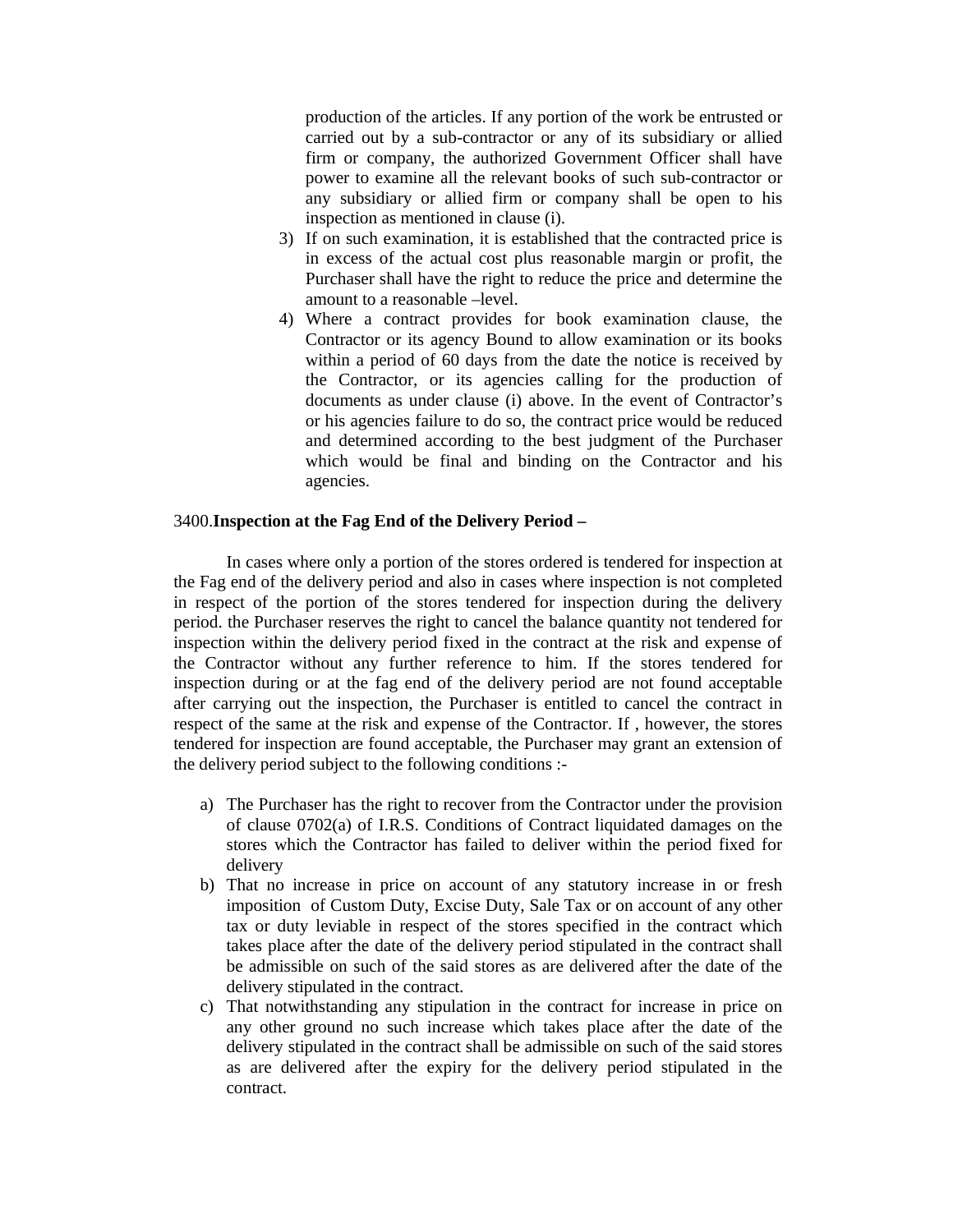d) But nevertheless, the Purchaser shall be entitled to the benefit of any decrease in price on account of reduction in or remission of Custom Duty, Excise Duty, Sales Tax or on account of any other Tax or Duty or on other ground as stipulated in the price variation clause which takes place after the expiry of the date of delivery period stipulated in the contract.

3401. The Contractor shall not dispatch the Stores till such time as an extension in terms of Para 16 (a) to (d) above is granted by the Purchaser and accepted by the Contractor. If the stores are dispatched by the Contractor before an extension letter as aforesaid is issued by the Purchaser and the same are accepted by the Consignee, the acceptance of the stores shall be deemed to be subject to the conditions (a) to (d) set out in paragraphs 3400 above.

3402. In cases where the entire quantity has not been tendered for inspection within the delivery period stipulated in the contract and the Purchaser chooses to grant an extension of the delivery period the same would be subject to conditions (a) to (d) mentioned in the paragraph 3400 above.

3500. These (special) conditions wherever they differ from the Invitation to Tender and Instruction to Tenderers override the latter.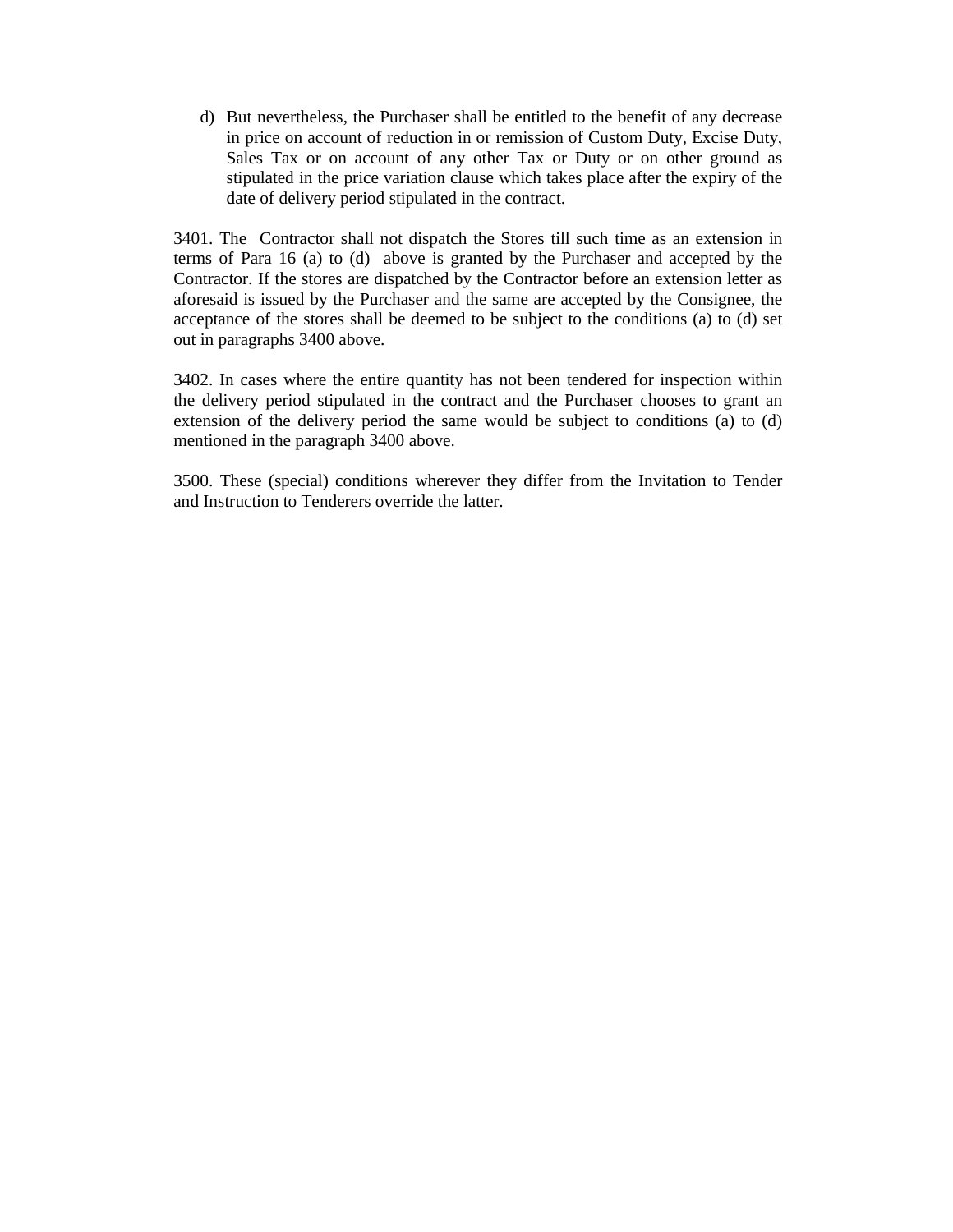# **[ADDITIONAL] SPECIAL CONDITIONS**

(Vide Para 417-S)

In addition to Standard Conditions of Contract, the following special conditions shall apply to [Running] Contract :-

### 3600. **Purpose of Contract and Parties to the Contract**

3601. The parties to the contract, which shall be deemed to be a "Running Contract" and which is intended for the supply of the stores of the descriptions and approximately in the quantities set forth in the contract during the period specified therein shall be the Contractor of the one part and the authorities named in the contract hereinafter called the Purchaser (which expression shall, where the context so admits or implies, be deemed to include his successors and assigns) of the other part. The quantities shown in the said Contract, are only approximate, and can not be guaranteed.

3602. The Purchaser may authorize any officer ( who shall hereinafter be called Direct Demanding Officer) at any time during the period of the contract, to place orders direct on the Contractor.

3603. Any variation of this contract shall not be binding on the Purchaser unless or until the same is endorsed on the contract or incorporated in a formal instrument in exchange of letters and signed by the parties.

# 3700.**Delivery**

The Contractor shall as may be required by the Purchaser either deliver free or f.o.r. or c.i.f. at the place or places specified in the contract such quantities of the stores detailed in the said contract as may be ordered direct from the Contractor from timeto-time by the Purchaser or by the Direct Demanding Officer . The Contractor shall deliver or dispatch the full quantity of the stores so ordered within the period specified in the said contract.

#### 3800. **Increase or Decrease of Quantities**

The purchaser shall be entitled at any time to increase or decrease the approximate total quantities of each description of stores shown in the said contract by not more than 30 percent and will give reasonable notice in writing of any such increase or decrease to the Contractor.

#### 3900. **Maintenance and Replacement of Stocks.**

3901. To meet casual demands, the Contractor shall maintain at all time in stock (until 75percent of the requirements have been drawn) , at the place(s) specified in the contract , the quantity/quantities mentioned therein. All demand should be complied with immediately they are received by the Contractor or within the period, if any, stipulated in individual orders. As soon as the Contractor is called upon to effect supplies, he shall take action to replenish the guaranteed stocks until such time as 75 percent of the total approximate requirement has been drawn and such replenishment